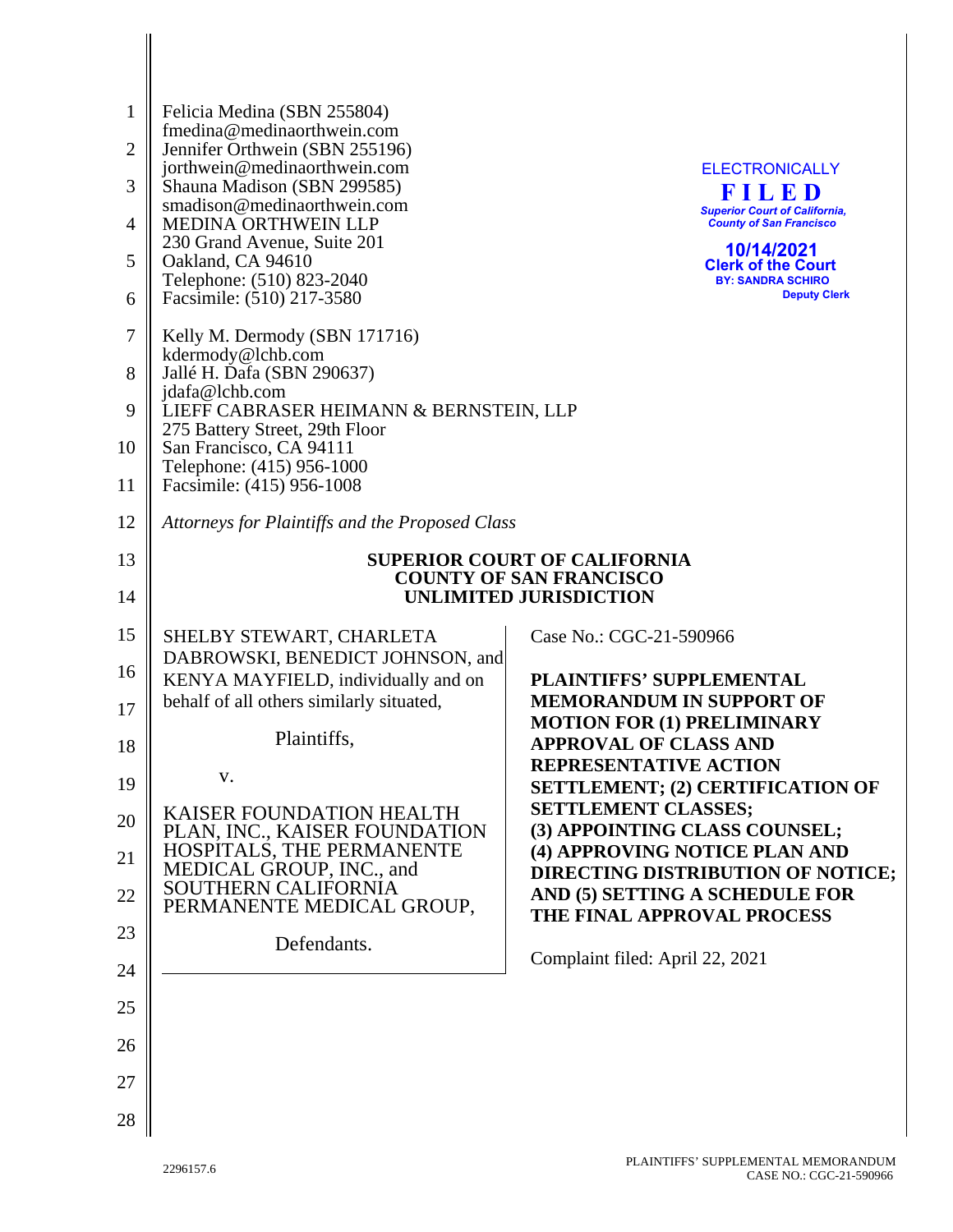| 1        |      |           |                  |                | <b>TABLE OF CONTENTS</b>                                              |      |
|----------|------|-----------|------------------|----------------|-----------------------------------------------------------------------|------|
| 2        |      |           |                  |                |                                                                       | Page |
| 3        | Ι.   |           |                  |                |                                                                       |      |
| 4        | II.  |           |                  |                |                                                                       |      |
|          |      | A.        |                  |                |                                                                       |      |
| 5        |      |           | 1.               |                |                                                                       |      |
| 6        |      |           | 2.               |                |                                                                       |      |
| 7        |      | <b>B.</b> |                  |                |                                                                       |      |
|          |      |           | 1.               |                |                                                                       |      |
| 8<br>9   |      |           |                  | a.             | The Monetary Exposure Was Generated By Use of Sophisticated           |      |
|          |      |           |                  | b.             | The Proposed Discounted Recovery is Appropriate5                      |      |
| 10<br>11 |      |           | 2.               |                | The Proposed Business Practice Changes Enhance the Overall Settlement |      |
|          |      |           |                  | a.             |                                                                       |      |
| 12       |      |           |                  | b.             | The Proposed Business Practice Changes Enhance the Settlement7        |      |
| 13       |      |           | 3.               |                |                                                                       |      |
| 14       |      |           |                  | a.             |                                                                       |      |
|          |      |           |                  | b.             |                                                                       |      |
| 15       |      |           |                  | $\mathbf{C}$ . |                                                                       |      |
| 16       |      |           |                  | d.             |                                                                       |      |
| 17       |      |           |                  | e.             |                                                                       |      |
| 18       |      |           |                  | f.             | Dispute Resolution/Enforcement of Settlement Terms13                  |      |
|          |      |           |                  | g.             |                                                                       |      |
| 19       |      |           |                  |                | (i)                                                                   |      |
| 20       |      |           |                  |                | (ii)                                                                  |      |
| 21       |      |           |                  |                | (iii)                                                                 |      |
|          |      |           |                  | h.             |                                                                       |      |
| 22       |      |           |                  | 1.             |                                                                       |      |
| 23       |      |           |                  | $\mathbf{1}$ . |                                                                       |      |
| 24       |      |           |                  | k.             |                                                                       |      |
| 25       |      |           | $\overline{4}$ . |                | The Settlement Administrator's Communications to the Class are        |      |
|          |      |           | 5.               |                | The Administrator's Proposed Work and Costs Are Warranted21           |      |
| 26<br>27 | III. |           |                  |                |                                                                       |      |
| 28       |      |           |                  |                |                                                                       |      |

 $\Big\|$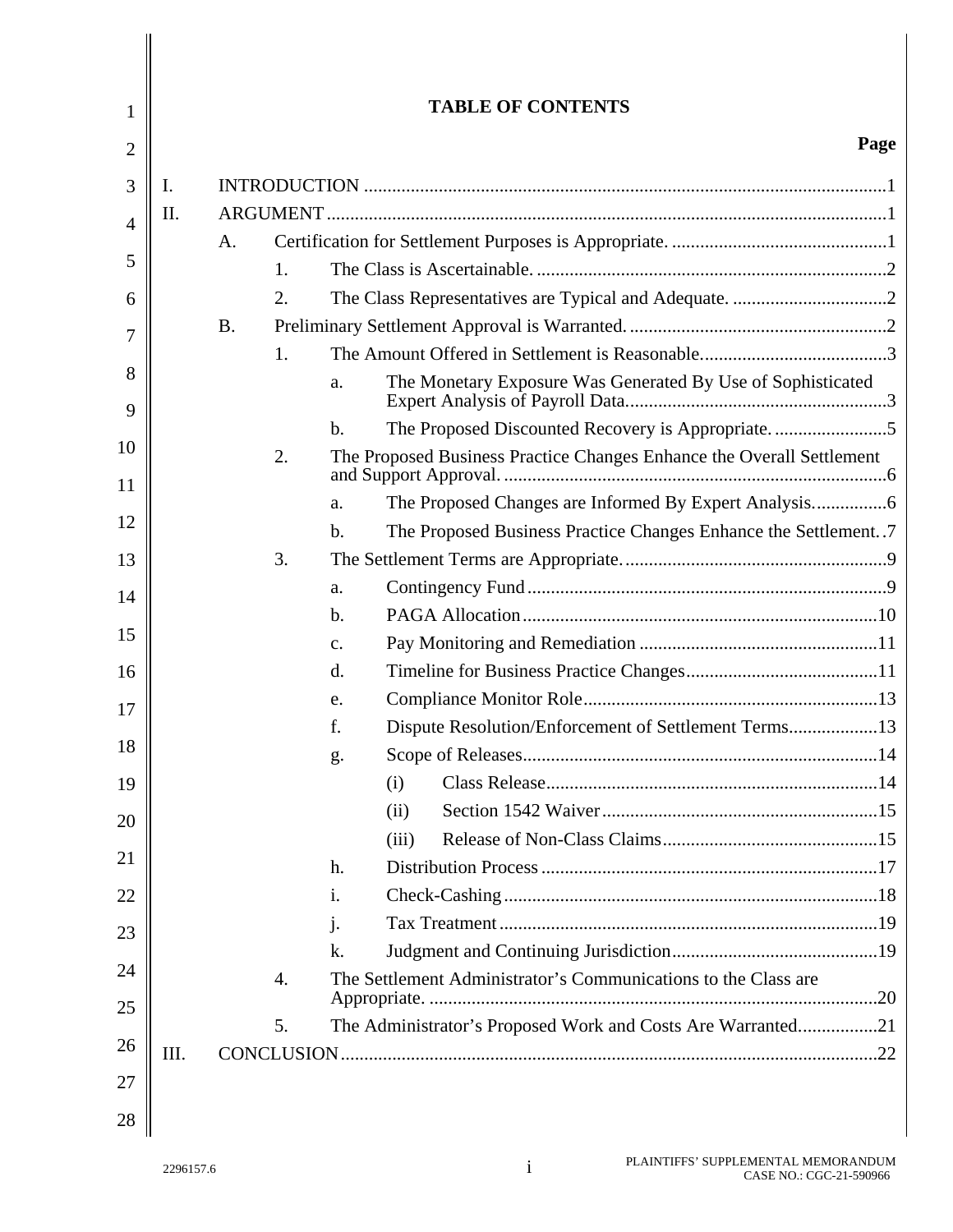| 1              | <b>TABLE OF AUTHORITIES</b>                                                          |
|----------------|--------------------------------------------------------------------------------------|
| $\overline{2}$ | Page(s)                                                                              |
| 3              | <b>Cases</b>                                                                         |
| $\overline{4}$ | Acosta v. Trans Union, LLC,                                                          |
| 5              | Branner v. Covenant Aviation Security LLC,                                           |
| 6<br>7         | Calibuso v. Bank of America,                                                         |
| 8              | Carlotti v. ASUS Computer Intl.,                                                     |
| 9              | Chen v. Western Digital,                                                             |
| 10             | Cuenca v. Kaiser Permanente,                                                         |
| 11             | Ellis v. Costco Wholesale Corp.,                                                     |
| 12<br>13       | Fireside Bank v. Superior Court,                                                     |
| 14             | Gonzalez v. Abercrombie & Fitch,                                                     |
| 15             | Harper v. 24 Hour Fitness, Inc.,                                                     |
| 16<br>17       | In re High-Tech Employee Antitrust Litig.,                                           |
| 18             | In re LDK Solar Secs. Litig.,                                                        |
| 19             | In re Tableware Antitrust Litig.,                                                    |
| 20             | In re Toys "R" Us-Del., Inc. Fair & Accurate Credit Transactions Act (FACTA) Litig., |
| 21<br>22       | Kullar v. Foot Locker Retail, Inc.,                                                  |
| 23             | Lerma v. Schiff Nutrition Int'l, Inc.,                                               |
| 24             | Linney v. Cellular Alaska P'ship,                                                    |
| 25             | Marolda v. Symantec Corp.,                                                           |
| 26             | McGhee v. Bank of America,                                                           |
| 27<br>28       | McNaulty, et al. v. Alameda Contra Costa Transit District,                           |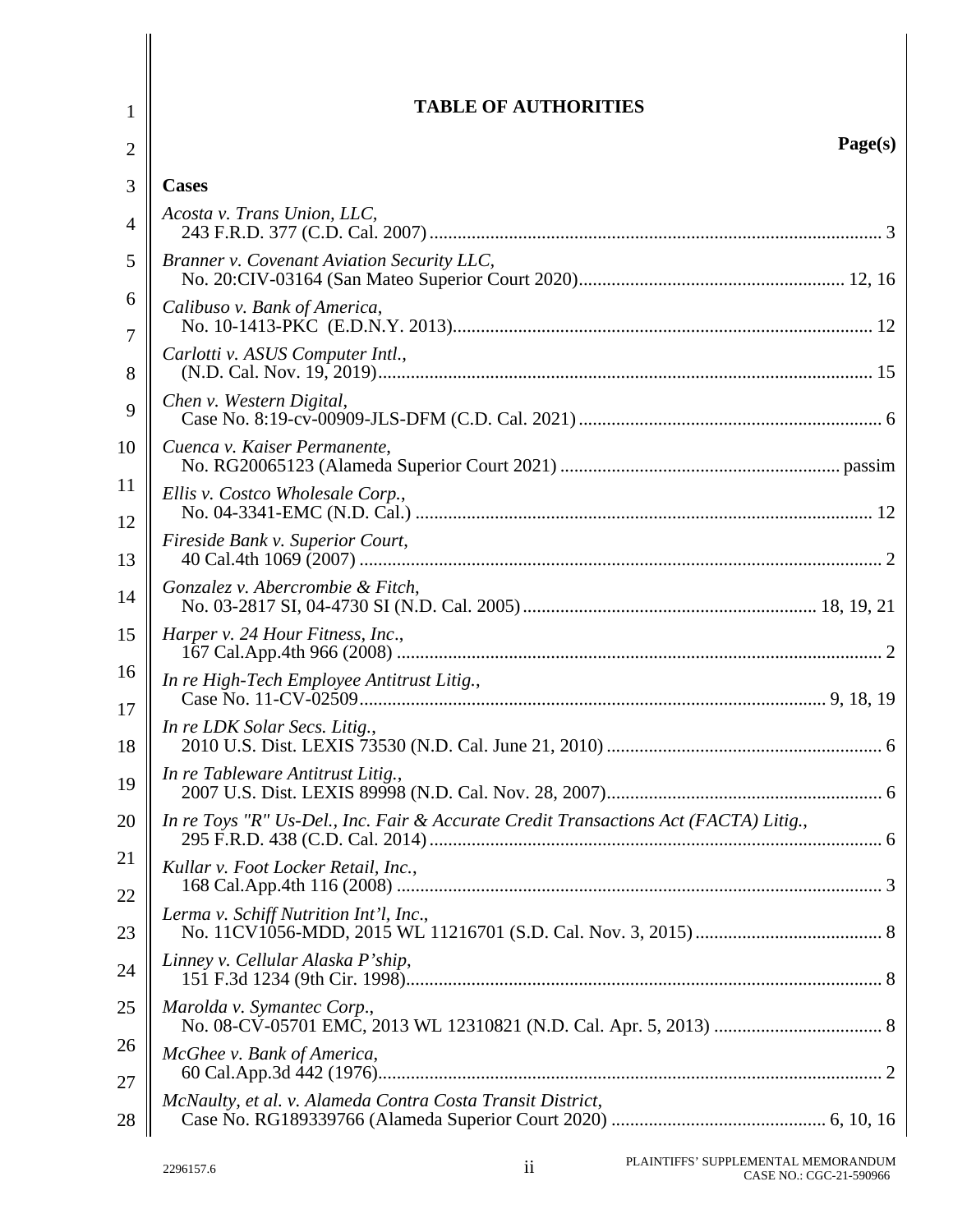| $\mathbf{1}$        | <b>TABLE OF AUTHORITIES</b>                                                                         |         |
|---------------------|-----------------------------------------------------------------------------------------------------|---------|
| $\overline{2}$      | (continued)                                                                                         | Page(s) |
| 3<br>$\overline{4}$ | Moore v. PetSmart, Inc.,<br>No. 5:12-CV-03577-EJD, 2015 WL 5439000 (N.D. Cal. Aug. 4, 2015), aff'd, |         |
| 5                   | Officers for Just. v. Civ. Serv. Comm'n of City & Cty. of San Francisco,                            |         |
| 6                   | Pan v. Qualcomm,                                                                                    |         |
| 7<br>8              | Reed v. 1-800 Contacts, Inc.,                                                                       |         |
| 9                   | Richmond v. Dart Industries, Inc.,                                                                  |         |
| 10                  | Romero v. Securus Techs., Inc.,                                                                     |         |
| 11                  | Staton v. Boeing Co.,                                                                               |         |
| 12                  | Wershba v. Apple Computer, Inc.,                                                                    |         |
| 13<br>14            | ZB, N.A. v. Superior Court,                                                                         |         |
| 15                  | <b>Statutes</b>                                                                                     |         |
|                     |                                                                                                     |         |
| 16                  |                                                                                                     |         |
| 17                  |                                                                                                     |         |
| 18                  |                                                                                                     |         |
|                     |                                                                                                     |         |
| 19                  |                                                                                                     |         |
| 20                  |                                                                                                     |         |
| 21                  | <b>Treatises</b>                                                                                    |         |
| 22                  |                                                                                                     |         |
| 23                  |                                                                                                     |         |
| 24                  |                                                                                                     |         |
| 25                  |                                                                                                     |         |
| 26                  |                                                                                                     |         |
| 27                  |                                                                                                     |         |
| 28                  |                                                                                                     |         |

 $\mathbf{II}$  $\parallel$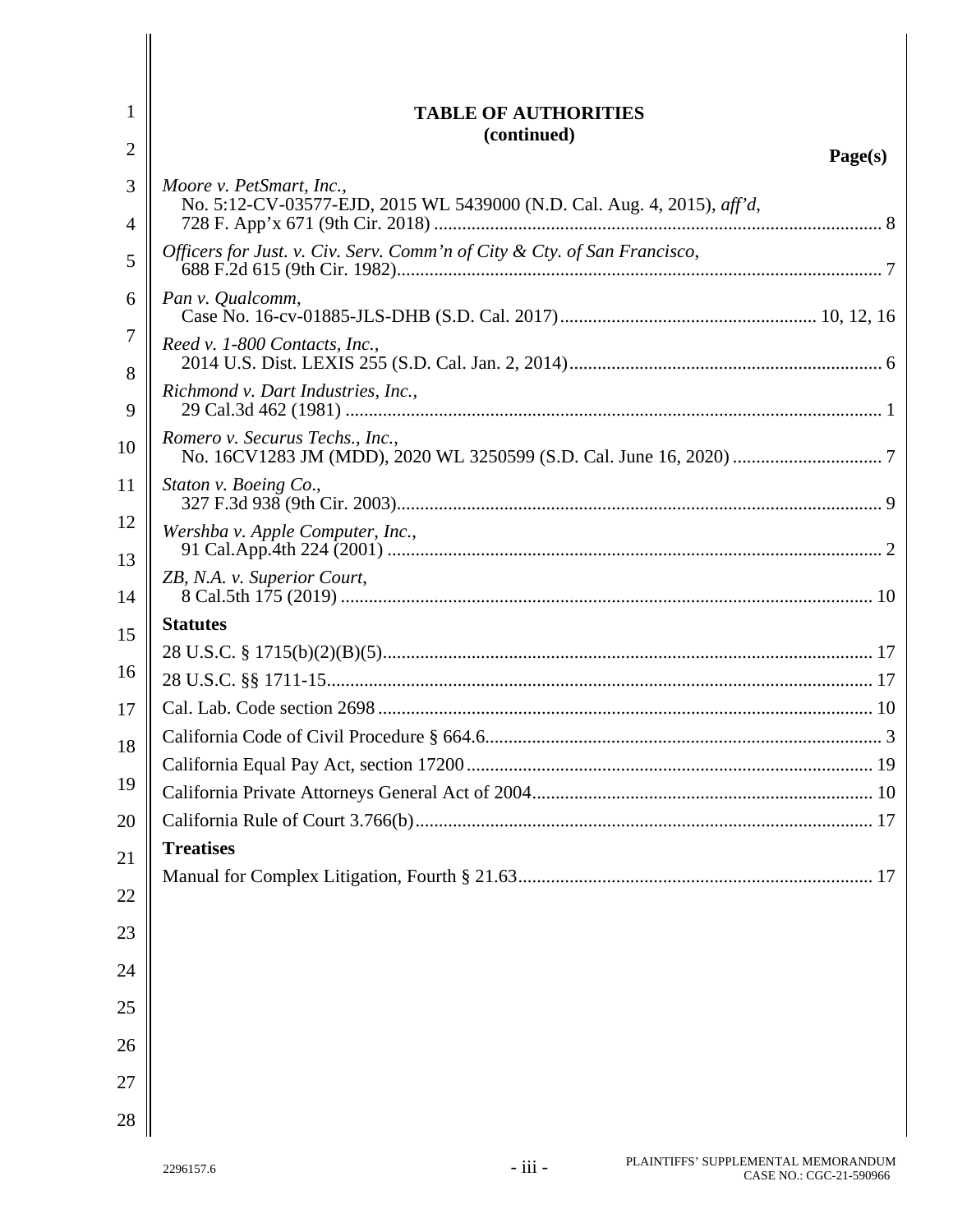# 1

## **I. INTRODUCTION**

2 3 4 5 6 7 8 9 On April 23, 2021, Plaintiff Shelby Stewart, Charleta Dabrowski, Benedict Johnson, and Kenya Mayfield, ("Plaintiffs" or "Class Representatives") in the above-captioned action filed Plaintiffs' Unopposed Motion for Preliminary Approval of Class Settlement and Memorandum of Law in Support of Motion for Preliminary Approval of Class Settlement Motion for Preliminary Approval of Class and Representative Action Settlement and Certification of Settlement Classes ("Motion"). Plaintiffs now submit supplemental information in support of their request. As described below, Plaintiffs more than satisfy the requirements for certification of a settlement class, and the class settlement meets the requirements for settlement approval.

#### 10 **II. ARGUMENT**

## 11

## **A. Certification for Settlement Purposes is Appropriate.**

12 13 14 15 16 17 18 19 20 21 22 23 24 Plaintiffs seek certification of the following Class for settlement purposes: All current and former, full-time, non-union, non-clinical Black employees employed by Defendants Kaiser Foundation Health Plan, Inc., Kaiser Foundation Hospitals, The Permanente Medical Group, Inc. or Southern California Permanente Medical Group ("Defendants") from January 1, 2015 until March 31, 2021 (the "Class Period") at the Director level and below in the Administrative Support or Consulting Services job families in the California locations of the Program Offices Region, Northern California Region, Southern California Region, and the KP-IT region (the "Class"). $<sup>1</sup>$ </sup> As described in Plaintiffs' Motion, a class may be certified under Code of Civil Procedure section 382 if: (1) it is ascertainable and its members are too numerous for joinder to be practical; (2) the representative and absent class members share a community of interest and questions of law and fact common to the class predominate over questions unique to individual class members; (3) the representative's claims are typical of the class' claims; and (4) the

- 
- 25 representative will fairly and adequately represent the class' interests. *See, e.g.*, *Richmond v.*
- 26 *Dart Industries, Inc.,* 29 Cal.3d 462, 470 (1981). Plaintiffs supplement their original submission
- 27 28

 $\overline{a}$ <sup>1</sup> The Class excludes those working as Interns or in Student Temporary jobs.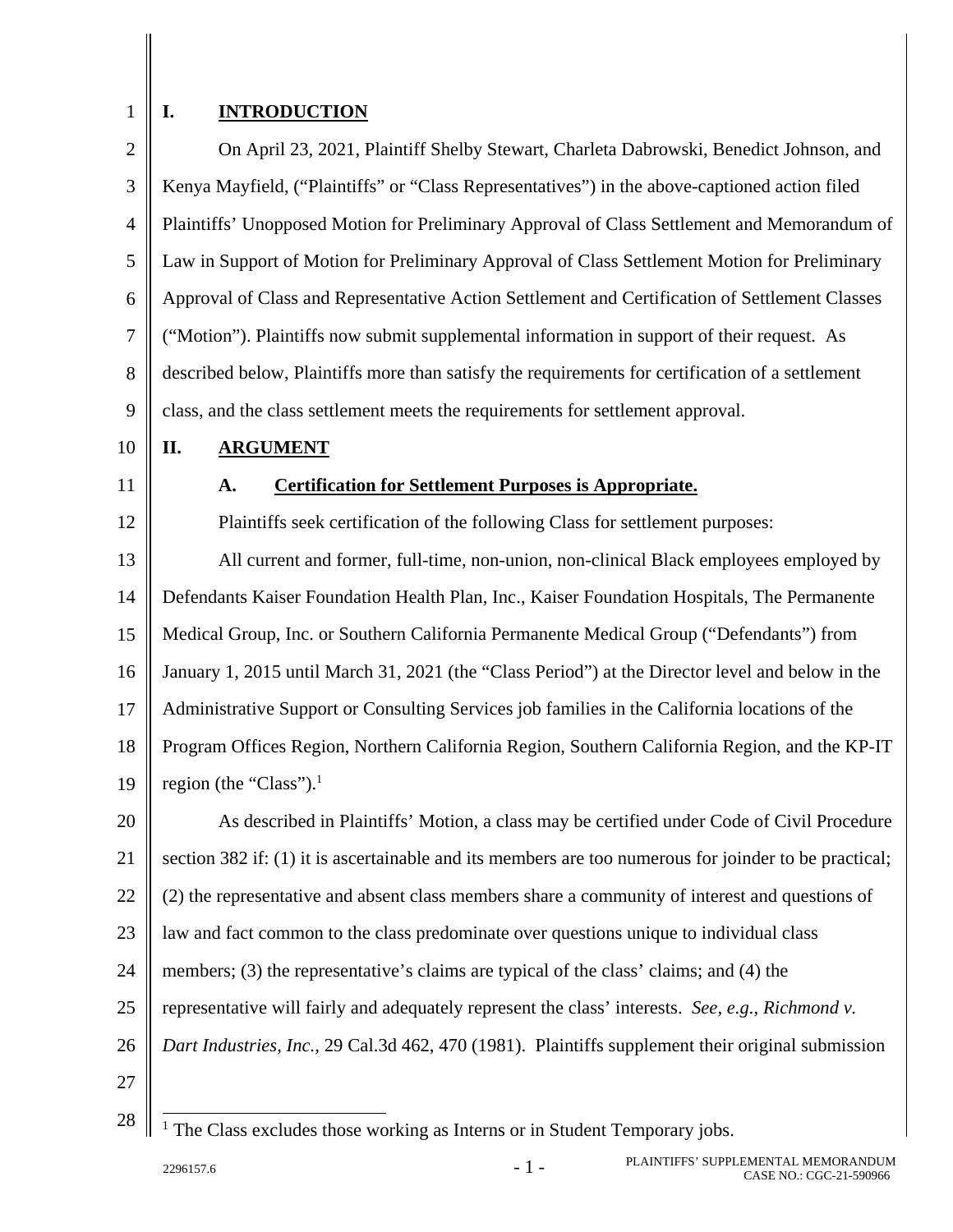1  $\mathfrak{D}$ regarding ascertainability of the proposed Class and the Plaintiffs' typicality and adequacy as proposed Class Representatives.

3

## **1. The Class is Ascertainable.**

4 5 6 7 8 9 10 11 A class is "ascertainable if it identifies a group of unnamed plaintiffs by describing a set of common characteristics sufficient to allow a member of that group to identify himself as having a right to recover." *Harper v. 24 Hour Fitness, Inc*., 167 Cal.App.4th 966, 977 (2008). Plaintiffs here maintain that they have proposed an identifiable class based on an employee's race, job, geographic location, and time period, and that all of those are ascertained by review of Defendants' personnel and payroll data. *See* Declaration of Felicia M. Medina, §13 (*submitted herewith*) ["Medina Supp. Decl."]. Information about racial self-identification is verifiable in Defendants' data. *See* Defs.' Response, at 1; Declaration of Derek Sumimoto, ¶ 5.

12

### **2. The Class Representatives are Typical and Adequate.**

13 14 15 16 17 18 19 20 21 22 23 24 Typicality "requires a showing that the class representative has claims or defenses typical of the class." *See, e.g.*, *Fireside Bank v. Superior Court*, 40 Cal.4th 1069 (2007). The adequacy requirement is met where the class representative is represented by counsel qualified to conduct the litigation and the plaintiff's interest in the litigation is not antagonistic to the class's interests. *McGhee v. Bank of America*, 60 Cal.App.3d 442, 451 (1976). Plaintiffs contend that both requirements are satisfied here. Plaintiffs respectfully provide their own declarations, demonstrating that all Plaintiffs are members of the Class they seek to represent, with the same claims as the Class, and with no conflicts between themselves and Class members. *See* Declaration of Shelby Stewart, ¶¶ 2-4; Declaration of Charleta Dabrowski, ¶¶ 2-4; Declaration of Benedict Johnson, ¶¶ 2-4; Declaration of Kenya Mayfield, ¶¶ 2-4; *see also* Declaration of Felicia M. Medina; Declaration of Kelly M. Dermody) (submitted on April 23, 2021, describing counsel qualifications).

25

#### **B. Preliminary Settlement Approval is Warranted.**

26 27 28 The purpose of the preliminary evaluation of a proposed class action settlement is to determine only whether the overall settlement is within the range of possible approval. *Wershba v. Apple Computer, Inc.*, 91 Cal.App.4th 224, 234–235, 251 (2001). The following "well-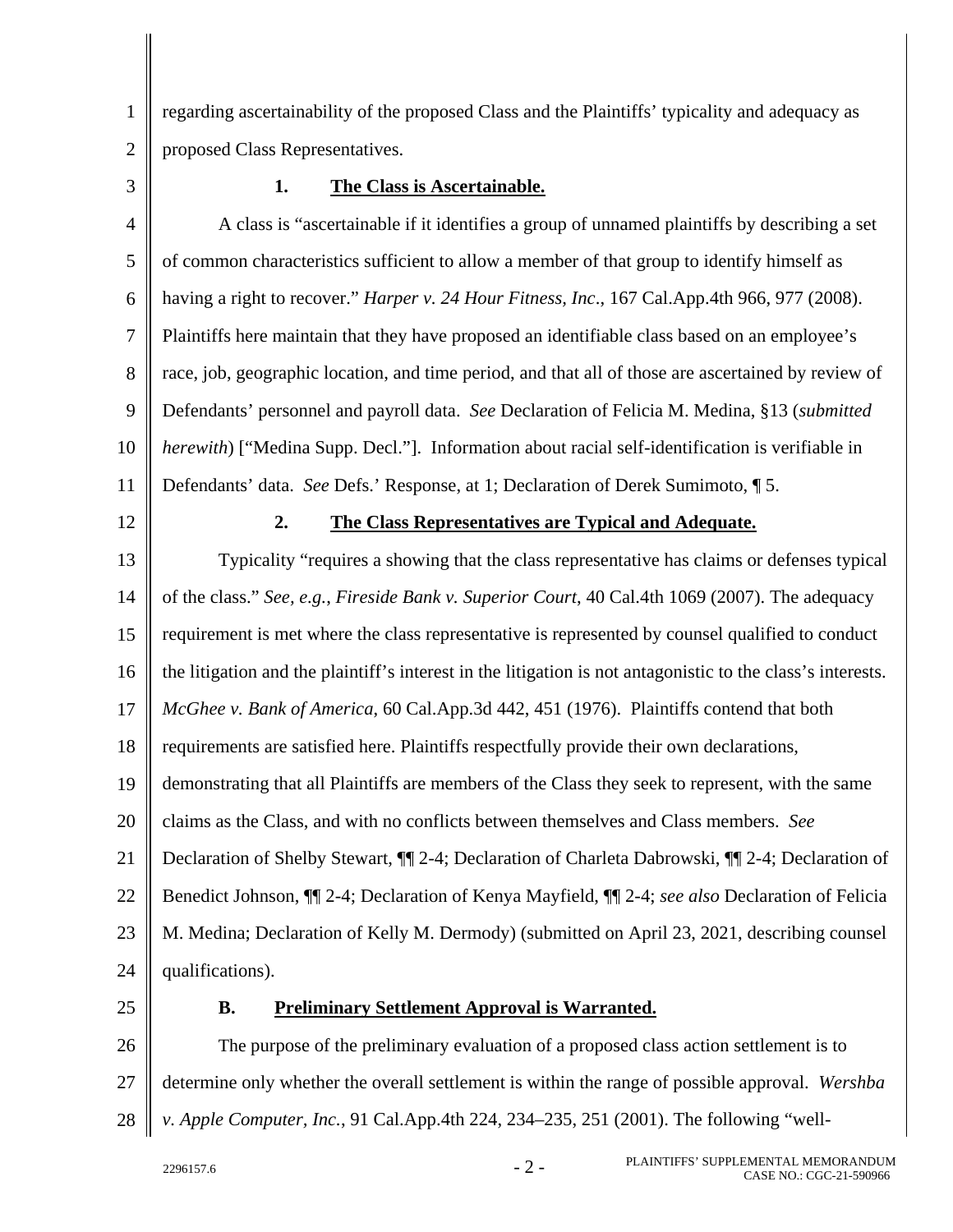| $\mathbf{1}$   | recognized factors" are typically considered when evaluating the reasonableness of a proposed                                                           |
|----------------|---------------------------------------------------------------------------------------------------------------------------------------------------------|
| $\overline{2}$ | settlement: (1) the strength of plaintiffs' case; (2) the risk, expense, complexity and likely                                                          |
| 3              | duration of further litigation; (3) the risk of maintaining class action status through trial; (4) the                                                  |
| $\overline{4}$ | amount offered in settlement; (5) the extent of discovery completed and the stage of the                                                                |
| 5              | proceedings; (6) the experience and views of counsel; (7) the presence of government                                                                    |
| 6              | participants; and (8) the reaction of the class members to the proposed settlement. Kullar v. Foot                                                      |
| $\tau$         | Locker Retail, Inc., 168 Cal.App.4th 116, 128 (2008) [citing Dunk, 48 Cal.App.4th at p. 1801].                                                          |
| 8              | At the preliminary approval stage, "the settlement need only be potentially fair, as the court will                                                     |
| 9              | make a final determination of its adequacy at the hearing on final approval, after such time as any                                                     |
| 10             | party has had a chance to object and/or opt out." Acosta v. Trans Union, LLC, 243 F.R.D. 377,                                                           |
| 11             | 386 (C.D. Cal. 2007).                                                                                                                                   |
| 12             | As described in Plaintiffs' Motion, and supplemented herein, all Kullar factors are                                                                     |
| 13             | satisfied.                                                                                                                                              |
| 14             | 1.<br>The Amount Offered in Settlement is Reasonable.                                                                                                   |
| 15             | Under the terms of the Settlement Agreement ("Settlement" or "Agreement"), Defendants                                                                   |
| 16             | have agreed to pay over \$11.5 million in non-reversionary monetary benefits to the Class, along                                                        |
| 17             | with substantial business practice changes that Plaintiffs believe will address the concerns raised                                                     |
| 18             | by Plaintiffs in the Complaint. <sup>2</sup> As supplemented below, this is manifestly reasonable and                                                   |
| 19             | deserving of preliminary settlement approval.                                                                                                           |
| 20             | <b>The Monetary Exposure Was Generated By Use of</b><br>a.                                                                                              |
| 21             | Sophisticated Expert Analysis of Payroll Data.                                                                                                          |
| 22             | Before negotiating a recovery here, Plaintiffs first generated an alleged class exposure                                                                |
| 23             | based on what they believe to be sophisticated expert analysis. See Medina Supp. Decl., $\P$ 12-                                                        |
| 24             | 14, 16-18. Plaintiffs' expert, Dr. Alex Vekker, conducted the analysis based on Defendants'                                                             |
| 25             | personnel and payroll data and his creation of statistical models to determine whether there was a                                                      |
| 26             |                                                                                                                                                         |
| 27             | $2$ The Agreement has been executed through the signatures of counsel, in compliance with newly-                                                        |
| 28             | amended California Code of Civil Procedure section 664.6 (amended as of January 2021), which<br>to gian sottlements on behelf of clients, See CCD & EEA |

permits attorneys to sign settlements on behalf of clients. *See* CCP § 664.6.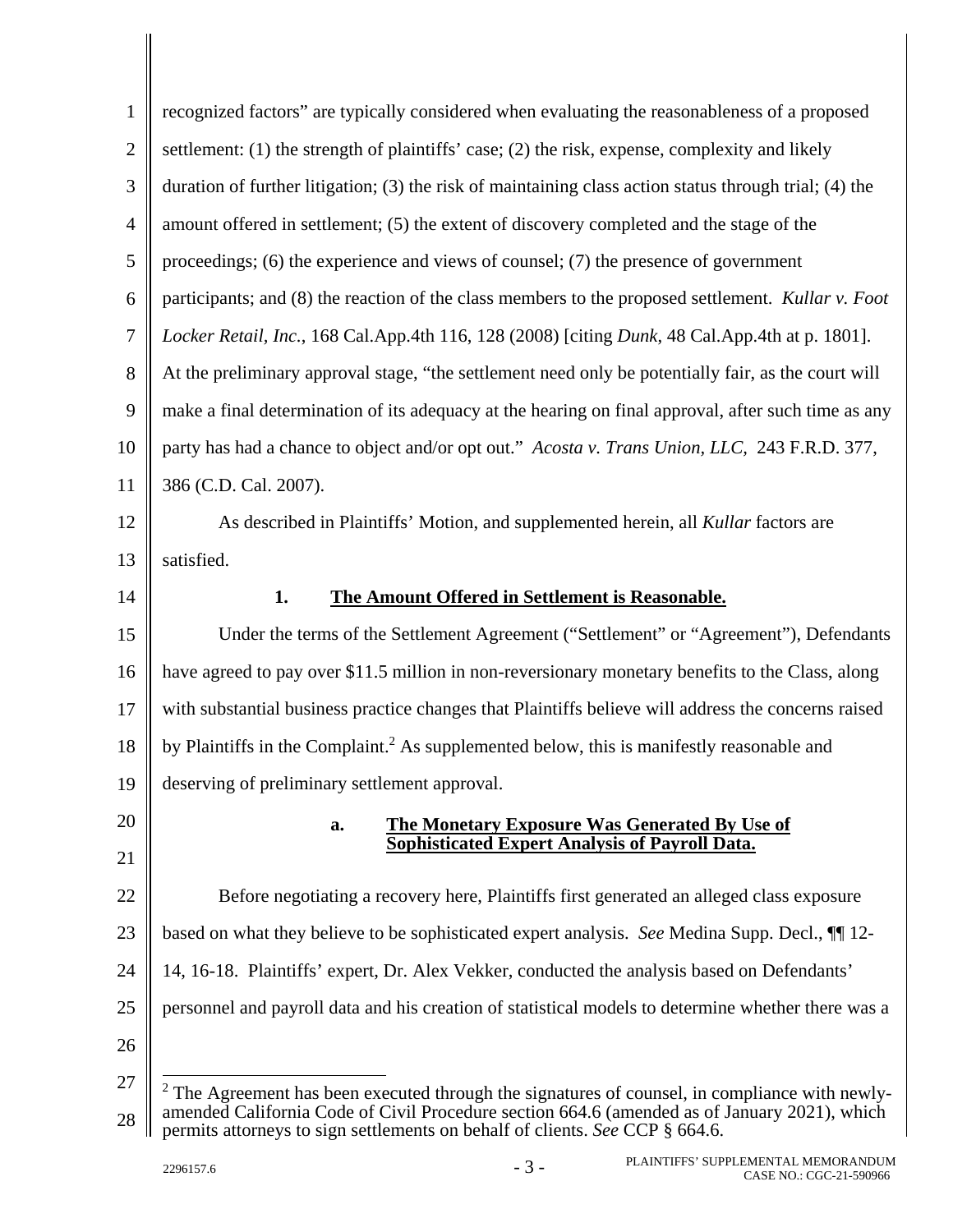| 1              |                                                                                           | statistically-quantifiable race effect on pay or promotion. $Id.$ , $\P$ 13. Plaintiffs consider Dr. Vekker |              |  |
|----------------|-------------------------------------------------------------------------------------------|-------------------------------------------------------------------------------------------------------------|--------------|--|
| $\overline{2}$ |                                                                                           | to be a renowned labor economist. <i>Id.</i> , $\P$ 12 and Ex. H.                                           |              |  |
| 3              | Specifically, Defendants produced 1,377 MB of personnel data containing 72 variables      |                                                                                                             |              |  |
| 4              |                                                                                           | with information unique to each employee in a covered position (both class and non-class                    |              |  |
| 5              |                                                                                           | members) dating back to 2015. See Medina Supp. Decl., 13. The variables in the data that                    |              |  |
| 6              |                                                                                           | pertain to compensation and promotion, or which could inform such employee outcomes, were                   |              |  |
| 7              |                                                                                           | isolated and analyzed. <i>Id.</i> Such variables included all categories of compensation $(e.g., "Rate" or$ |              |  |
| 8              |                                                                                           | "salary plan"), role/level (e.g., "Job group" and "Job Function"), department ("Org Unit"),                 |              |  |
| 9              |                                                                                           | performance ("Ratings"), seniority ("Hire date"), tenure/time in position ("Department Entry                |              |  |
| 10             |                                                                                           | Date"), job family, age at hire (as a proxy for lateral experience), promotions ("Grade"), and              |              |  |
| 11             |                                                                                           | geographic location ("GL Location"). Id. Dr. Vekker analyzed this data and isolated the                     |              |  |
| 12             |                                                                                           | variables that he believed could explain pay and promotion outcomes. He did this to conduct a               |              |  |
| 13             | regression analysis to determine in his view if Black employees are under-paid and under- |                                                                                                             |              |  |
| 14             | promoted compared to similarly situated non-Black employees. Id.                          |                                                                                                             |              |  |
| 15             |                                                                                           | Below are the tables generated by Dr. Vekker upon which he concluded a Class exposure                       |              |  |
| 16             |                                                                                           | of approximately \$31.7 million for pay and promotion shortfalls:                                           |              |  |
| 17             |                                                                                           | Base Pay Exposure to Parity                                                                                 | \$24,843,294 |  |
| 18             |                                                                                           | $(2015 - 2020)$                                                                                             |              |  |
| 19             |                                                                                           | Incentive Compensation Exposure to Parity<br>$(2015 - 2020)$                                                | \$4,254,945  |  |
| 20             |                                                                                           | Base Pay Exposure to Parity                                                                                 | \$1,486,574  |  |
| 21             |                                                                                           | (January 1, 2021-March 31, 2021)                                                                            |              |  |
| 22             |                                                                                           | Incentive Compensation Exposure to Parity<br>(2021)                                                         | \$1,142,596  |  |
| 23             |                                                                                           | <b>Total:</b>                                                                                               | \$31,727,409 |  |
| 24             |                                                                                           |                                                                                                             |              |  |
| 25             |                                                                                           | Medina Supp. Decl., $\P$ 13-14, 16-18.                                                                      |              |  |
| 26             |                                                                                           | Importantly, Defendants also retained a labor economist expert to evaluate the data                         |              |  |
| 27             |                                                                                           | through statistical modeling and regression analysis. Medina Supp. Decl., 13. While Dr.                     |              |  |
| 28             |                                                                                           | Vekker's analysis demonstrated a significant shortfall in pay and promotions for Class members,             |              |  |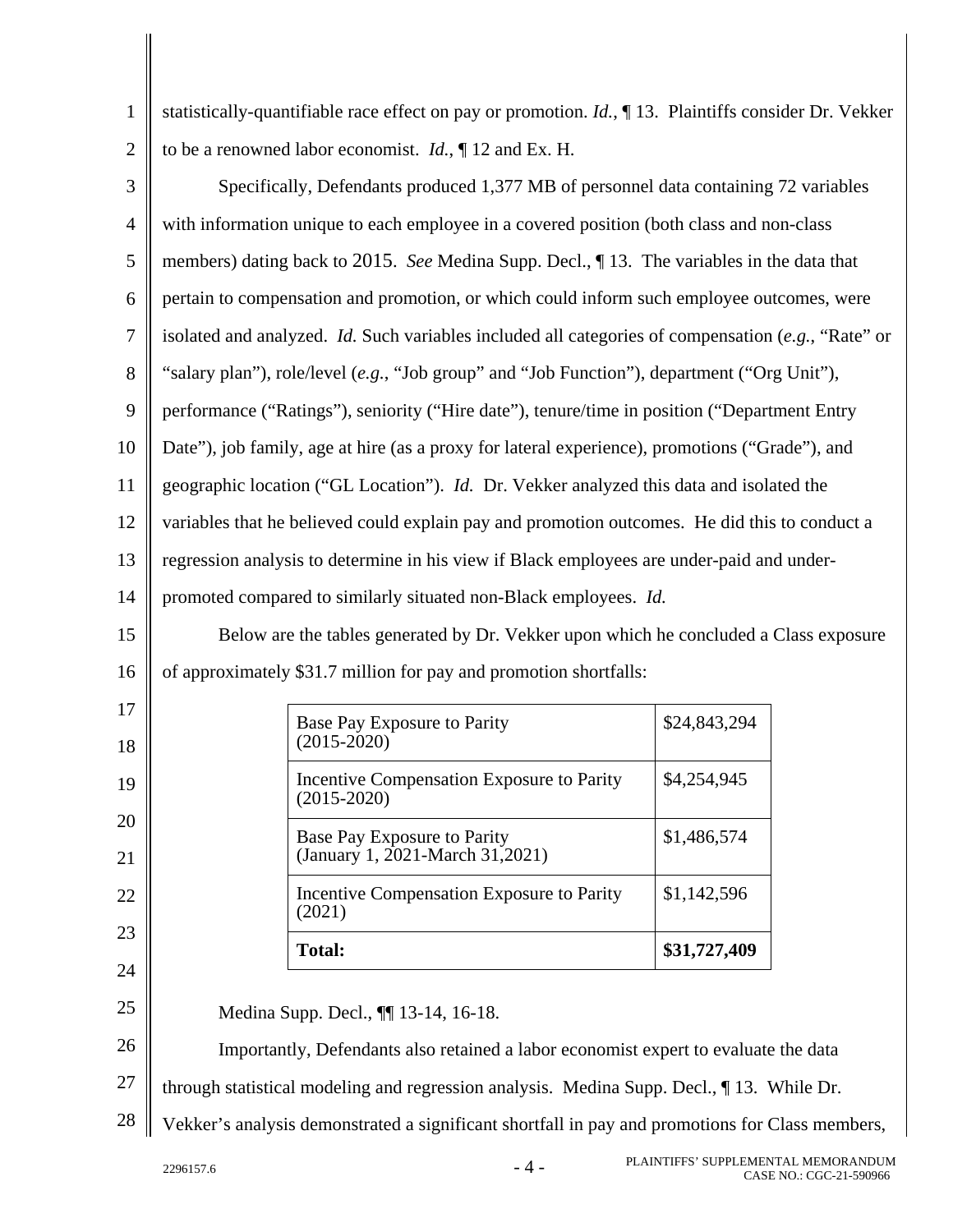1  $\mathcal{L}$ 3 4 5 6 7 8 9 10 11 12 13 14 15 16 17 18 19 20 21 22 23 24 25 26 27 28 Defendants' models did not. In addition, through the course of the expert statistical work, each side hotly disputed whether their adversary's model (and any resulting exposure numbers) accurately captured conditions, whether the models would be sufficient under the California Equal Pay Act, and whether they would withstand scrutiny by a factfinder at trial. In particular, the parties disagreed over Dr. Vekker's decision to exclude the variable "grade" from his model. While Defendants contend that employees in different grades are not doing substantially similar work (and therefore should not be compared for differences in pay), Plaintiffs contend that grade is influenced by prior under-promotions of African Americans and its use in the model would artificially underestimate the economic compounding of lost pay and promotions alleged by the Class. If Plaintiffs were unsuccessful in advocating for their expert model, however, the potential exposure here would be dramatically lower, or even non-existent according to Defendants. **b. The Proposed Discounted Recovery is Appropriate.**  As described above, Plaintiffs' \$31.7 million exposure number – against which the Plaintiffs invite the Court to assess the reasonableness of the Settlement – is a disputed calculation. While Plaintiffs contend that the Settlement provides a recovery of over 36% against exposure, Defendants generated their own statistical analyses which show little to no variation in the pay of Class Members and other comparable employees. If the parties were to use Defendants' analyses as the benchmark, the Settlement would result in an exponential overpayment (*i.e.*, more than 100% of exposure for calculated shortfalls) to Class Members here. Accordingly, one of the major risk considerations for the parties to consider is the chance that a jury might side with one party or the other, not only on liability but also on the damages calculations, including that it might render a judgment in Plaintiffs' favor but identify a damages number that is nevertheless less than Plaintiffs' expert's model. The parties also must assess the risk that at any given stage of the case (major motions, summary judgment, trial, appeal) one or the other side will lose on a major risk assessment, and also consider the possibility that in trying to liquidate all risk through litigation they could run into future uncertainties with the development of law or the changing views of factfinders at trial. These all weigh in favor of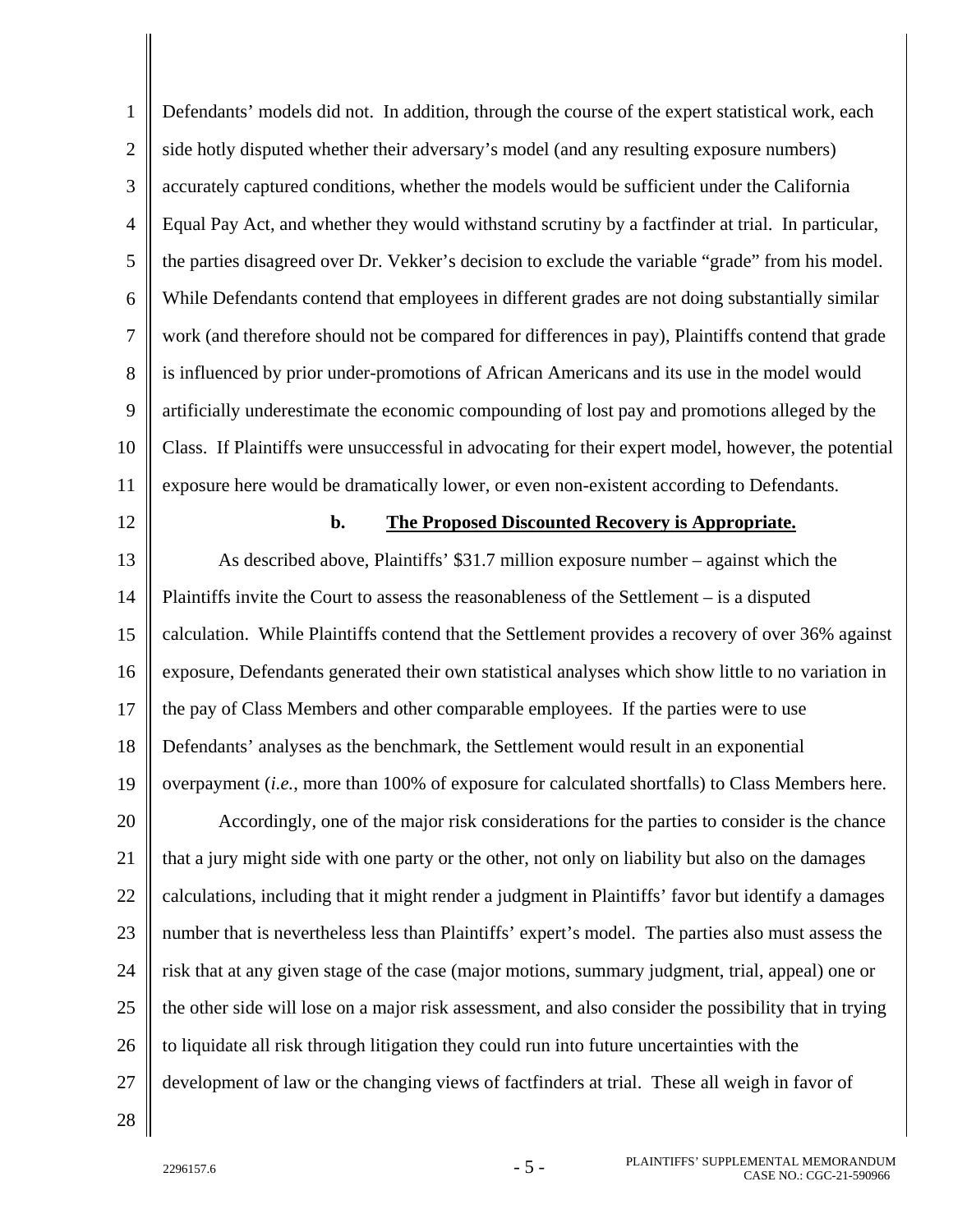1 2 discounting recoveries to achieve what Plaintiffs believe to be certain fair-value now versus uncertain recovery in an uncertain future.

| 3              | Regardless, a 36% recovery on potential exposure is substantial, certain relief, especially         |
|----------------|-----------------------------------------------------------------------------------------------------|
| $\overline{4}$ | when so many issues remain in dispute and unresolved. <sup>3</sup> In similar circumstances, courts |
| 5              | reviewing settlement relief for employee classes have readily approved recoveries near 36%, or      |
| 6              | even amounts that are substantially less and in cases that are significantly more advanced in       |
| $\overline{7}$ | litigation favoring plaintiffs than this one. See, e.g., Medina Supp. Decl., ¶ 20, Ex. I (Chen v.   |
| 8              | Western Digital, No. 8:19-cv-00909-JLS-DFM (C.D. Cal. 2021) (Final Order approving recovery         |
| 9              | between 10.8% and 15.9%); id., Ex. E (McNaulty, et al. v. Alameda Contra Costa Transit              |
| 10             | District, Case No. RG189339766 (Alameda Superior Court 2020) (Final Approval granted where          |
| 11             | 37% of damages recovered)); Declaration of Kelly M. Dermody, Ex. P (submitted herewith)             |
| 12             | ["Dermody Supp. Decl."] (Judge Koh approving \$435 million settlement reflecting recovery of        |
| 13             | 14% of damages); see also In re Toys "R" Us-Del., Inc. Fair & Accurate Credit Transactions Act      |
| 14             | (FACTA) Litig., 295 F.R.D. 438 (C.D. Cal. 2014) (granting final approval of a settlement            |
| 15             | providing for 3% value on released claims worth up to \$13.05 billion); Reed v. 1-800 Contacts,     |
| 16             | Inc., 2014 U.S. Dist. LEXIS 255 (S.D. Cal. Jan. 2, 2014) (granting final approval where             |
| 17             | settlement represented 1.7% of possible recovery on claims worth potentially \$499,420,000); In     |
| 18             | re LDK Solar Secs. Litig., 2010 U.S. Dist. LEXIS 73530, at *6 (N.D. Cal. June 21, 2010)             |
| 19             | (granting final approval where settlement was 5% of estimated damages); In re Tableware             |
| 20             | Antitrust Litig., 2007 U.S. Dist. LEXIS 89998, at *7 (N.D. Cal. Nov. 28, 2007) (granting final      |
| 21             | approval where settlement represented 4% of estimated single damages of about \$12.5 million).      |
| 22             | By any measure, the proposed monetary recovery is reasonable.                                       |
| 23             | 2.<br><b>The Proposed Business Practice Changes Enhance the Overall</b>                             |
| 24             | <b>Settlement and Support Approval.</b>                                                             |
| 25             | <b>The Proposed Changes are Informed By Expert Analysis.</b><br>a.                                  |
| 26             | Plaintiffs crafted business practice change <i>(i.e., injunctive)</i> relief by interviewing        |
| 27             | numerous experts about the issues in this case, and were informed by significant prior experience   |
| 28             | A brief summary of the case is set forth in paragraph 4 of the Medina Supp. Decl.<br>3              |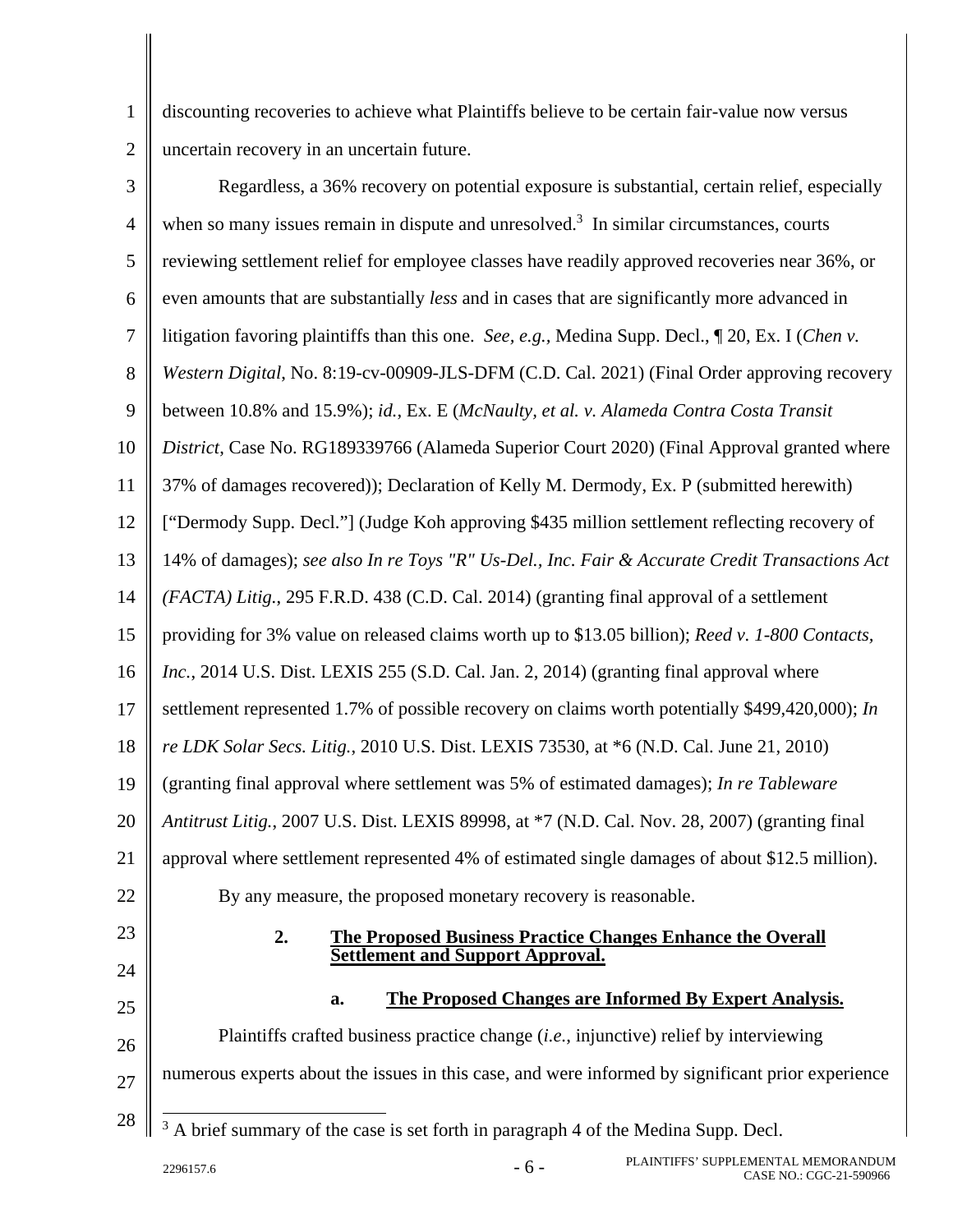| $\mathbf{1}$   | with business interventions that work and by scholarship on state-of-the-art practices in the areas         |
|----------------|-------------------------------------------------------------------------------------------------------------|
| $\overline{2}$ | of compensation, HR management, and racial equity. See Dermody Supp. Decl., 13. This                        |
| 3              | research generated substantial support for the relief negotiated here, including in particular three        |
| $\overline{4}$ | core programs related to Plaintiffs' allegations: (1) job analysis covering class jobs, (2) pay and         |
| 5              | complaint monitoring, and (3) multiple types and styles of trainings and competencies. See                  |
| 6              | Settlement Agreement, Ex. B. In addition, the prior experience of Class Counsel with                        |
| 7              | APTMetrics as an independent expert in multiple employment settlement monitoring periods                    |
| 8              | supported the retention of APTMetrics here. <i>Id.</i> , [3.a.; see also Declaration of Julia Bayless, [[   |
| 9              | 3-8 (describing APTMetrics' expertise and scope of work).                                                   |
| 10             | <b>The Proposed Business Practice Changes Enhance the</b><br>b.                                             |
| 11             | Settlement.                                                                                                 |
| 12             | Although injunctive relief is just one part of the proposed Settlement here, courts                         |
| 13             | assessing the adequacy of a multi-part settlement are instructed to view "the complete package              |
| 14             | taken as a whole, rather than the individual component parts." Officers for Just. v. Civ. Serv.             |
| 15             | Comm'n of City & Cty. of San Francisco, 688 F.2d 615, 628 (9th Cir. 1982). To assess whether a              |
| 16             | Class settlement <i>overall</i> is adequate, the first question is whether the overall consideration is     |
| 17             | sufficient for the release of claims. And, determining what might be appropriate consideration is           |
| 18             | informed by the remedies the claims might provide if Plaintiffs were to prevail. <sup>4</sup> See Romero v. |
| 19             | Securus Techs., Inc., No. 16CV1283 JM (MDD) (S.D. Cal. June 16, 2020) 2020 WL 3250599, at                   |
| 20             | *6 (court may consider "plaintiffs' expected recovery [at trial] balanced against the value of the          |
| 21             | settlement offer").                                                                                         |
| 22             | Here, Plaintiffs have alleged claims for which the remedies are primarily monetary.                         |
| 23             | Accordingly, the adequacy of this settlement may be assessed entirely by reviewing the monetary             |
| 24             | relief and recognizing that Defendants are changing the challenged practices. See, e.g., Lerma v.           |
| 25             | Schiff Nutrition Int'l, Inc., No. 11CV1056-MDD, 2015 WL 11216701, at *7 (S.D. Cal. Nov. 3,                  |
| 26             |                                                                                                             |
| 27             | To be clear, a court is not limited to only considering the value of those remedies which could             |

28 be achieved by judgment. For example, if a consumer suffered from errant credit reporting, it might be more valuable to her for her credit report to be fixed than to receive a de minimis statutory payment for the error, even if the legal remedy at trial only provided for the latter.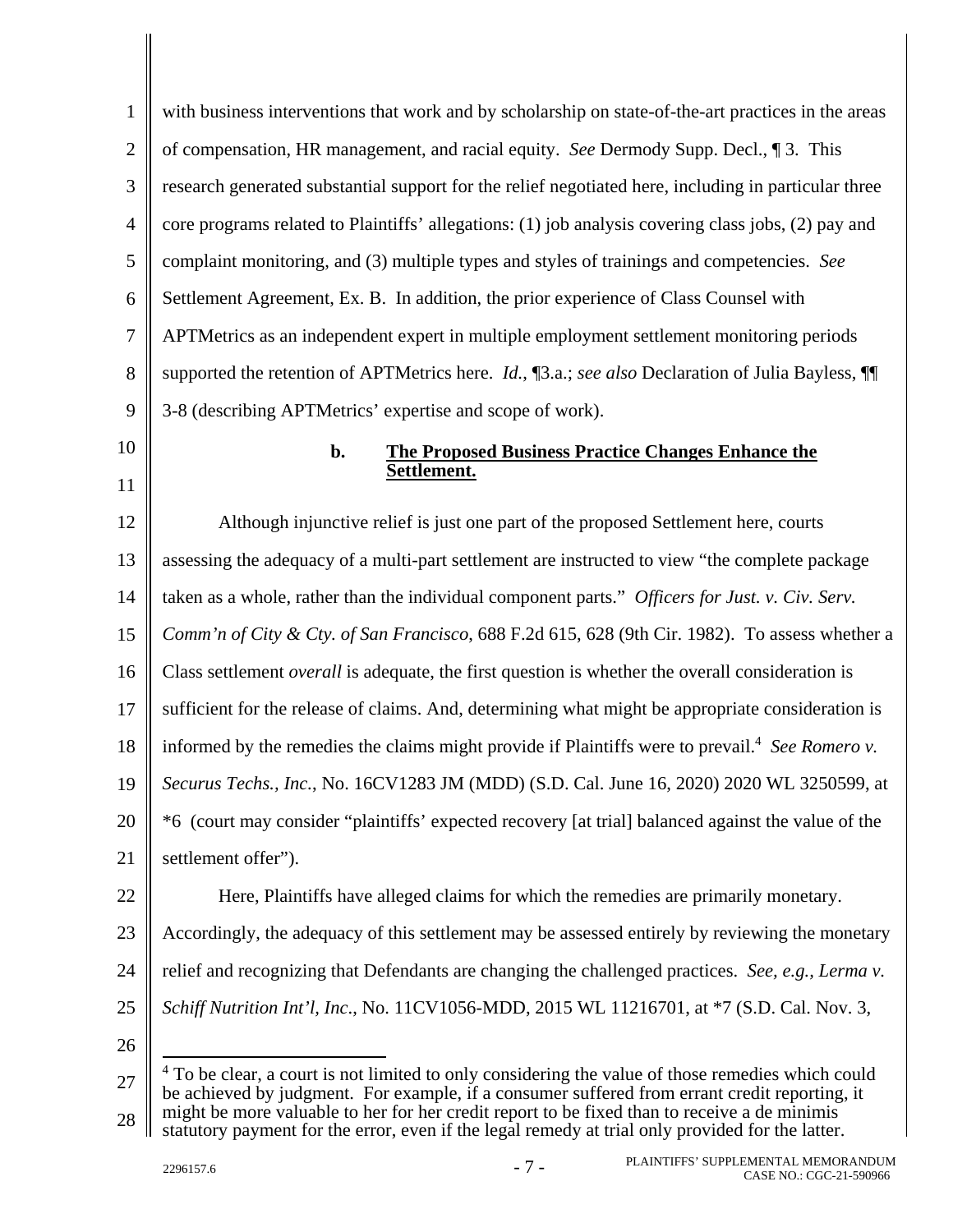1  $\mathcal{L}$ 3 4 5 6 7 8 9 2015) (finding even limited injunctive relief fair, adequate and reasonable because "the Court has weighed that limited value against the small or nonexistent potential value of the injunctive relief Class Counsel could be expected to obtain at trial and the very significant risks of continuing the litigation.") (citing *Linney v. Cellular Alaska P'ship*, 151 F.3d 1234, 1242 (9th Cir. 1998)); *Moore v. PetSmart, Inc.*, No. 5:12-CV-03577-EJD, 2015 WL 5439000, at \*6 (N.D. Cal. Aug. 4, 2015), *aff'd*, 728 F. App'x 671 (9th Cir. 2018) ("While the monetary recovery obtained for settlement class members is significant, the injunctive relief agreed upon is less impressive . . . . Nonetheless, as a whole, the monetary amount offered to purported class members is substantial enough to weigh this factor in favor of settlement.").

10 11 12 13 14 15 16 17 18 19 20 21 22 23 24 25 That said, the parties here negotiated for much more than just cash in order to improve processes that Plaintiffs and Class Counsel believe will *solve* the concerns that Plaintiffs raised in the lawsuit. By all measures, this relief exceeds what Plaintiffs could have achieved at trial, and will enhance opportunities for African Americans for years to come. *See* Settlement Agreement Ex. B (requiring, for example, that a qualified independent job analysis be performed for all Covered Positions, pay monitoring, as well as numerous trainings on mitigating and avoiding bias that Plaintiffs and Class Counsel believe will facilitate an equitable workplace culture). This compares favorably to other race discrimination settlements approved by courts. *See, e.g., Marolda v. Symantec Corp*., No. 08-CV-05701 EMC, 2013 WL 12310821, at \*5 (N.D. Cal. Apr. 5, 2013) (finding settlement fair, adequate and reasonable because "Defendants have offered a substantial amount of money in settlement, and the injunctive and equitable relief provided for in the Settlement conveys significant benefits to the Class"); Dermody Supp. Decl., Exs. K-O, Q-S (employment class settlements with monetary and injunctive relief which were approved by Northern District of California Judges Edward Chen, Phyllis Hamilton, Thelton Henderson, Susan Illston and Claudia Wilkin; by Eastern District of New York Judge Pamela Chen; and by District of Columbia District Judge Richard Roberts).

26 27 28 Finally, despite extensive review of settlement orders in state and federal court, Plaintiffs observed that courts have not established a precise benchmark or metrics for assessing what is "adequate" (much less "significant") injunctive relief. *See, e.g.*, *Staton v. Boeing Co*., 327 F.3d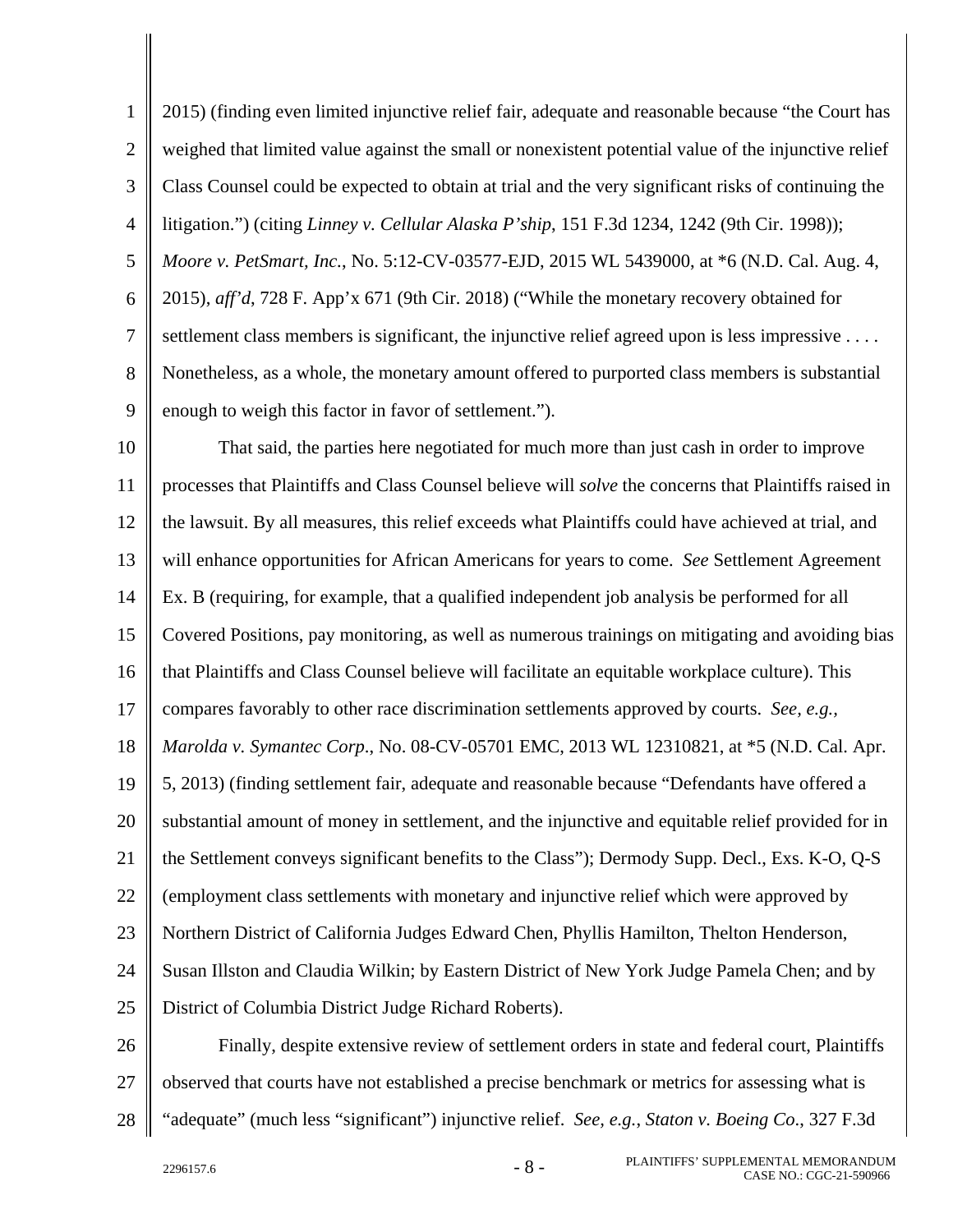| $\mathbf{1}$   | 938, 945–46, 959 (9th Cir. 2003) (value of injunctive relief is "most often not sufficiently                     |
|----------------|------------------------------------------------------------------------------------------------------------------|
| $\mathbf{2}$   | measurable"). Here, though, Defendants have generated budget numbers, which make this                            |
| 3              | assessment possible in part <sup>5</sup> , and reflecting an obligation to spend millions of dollars on business |
| $\overline{4}$ | practice changes under this Settlement in <i>addition to</i> the over \$11.5 million it is paying to the         |
| 5              | Class. See Settlement Agreement, § 10.A; Defs.' Response, at 1-3; see also Bayless Decl., ¶ 9                    |
| 6              | (\$2 million cost estimate for APTMetrics); Declaration of Valentin Estevez, ¶7 (\$150,000 cost                  |
| $\tau$         | estimate for Welch Consulting); Declaration of Susan Terrill, ¶4 (\$2.8 million cost estimate for                |
| $8\,$          | NeuroLeadership Institute). It cannot be disputed that this is a significant, tangible benefit to the            |
| 9              | Class. Notably, the injunctive relief negotiated by Plaintiffs here became the foundation for                    |
| 10             | injunctive relief negotiated in the parallel class action for Latinx employees (Cuenca v. Kaiser                 |
| 11             | Permanente, No. RG20065123 (Alameda Superior Court)), which Judge Stephen Kaus recently                          |
| 12             | described as "significant." See Dermody Supp. Decl., Ex. I, at p. 2 (Preliminary Approval Order).                |
| 13             | 3.<br><b>The Settlement Terms are Appropriate.</b>                                                               |
| 14             | <b>Contingency Fund</b><br>a.                                                                                    |
| 15             | Reserve funds are appropriate in class settlements, especially where there could be                              |
| 16             | unforeseen data omissions that only come to light after employees observe colleagues whom they                   |
|                |                                                                                                                  |
| 17             | believe to be similarly situated receive checks. In recent years, it has thus become more common                 |
| 18             | in employment cases to create a reserve fund to address the potential for unexpected gaps in class               |
| 19             | data that omit qualified persons from notice and payment. See, e.g., In re High-Tech Employee                    |
| 20             | Antitrust Litig., Case No. 11-CV-02509 LHK at §IV.A.6 (\$250,000 reserve fund approved by                        |
| 21             | Judge Lucy Koh in 2015) (Dermody Supp. Decl., Ex. P); Cuenca v. Kaiser Foundation Health                         |
| 22             | Plan, Inc., No. RG20065123, Order at 2 (\$50,000 reserve fund approved by Alameda County                         |
| 23             | Superior Court Judge Stephen Kaus in 2021) (Dermody Supp. Decl., Ex. I). This can happen for                     |
| 24             | any number of reasons but in a case where class identification requires, in part, a racial self-                 |
| 25             | identification, it is appropriate to reserve funds for the possibility that such self-identification was         |
| 26             | not accurately reported by the employee at the time of hire. See Defs.' Response, at 1; Sumimoto                 |
| 27             | $5$ These budget numbers likely undercount the value to the Class of remedies that Plaintiffs and                |

<sup>28</sup>  <sup>5</sup> These budget numbers likely undercount the value to the Class of remedies that Plaintiffs and Class Counsel believe are designed to enhance career and pay opportunities over many years.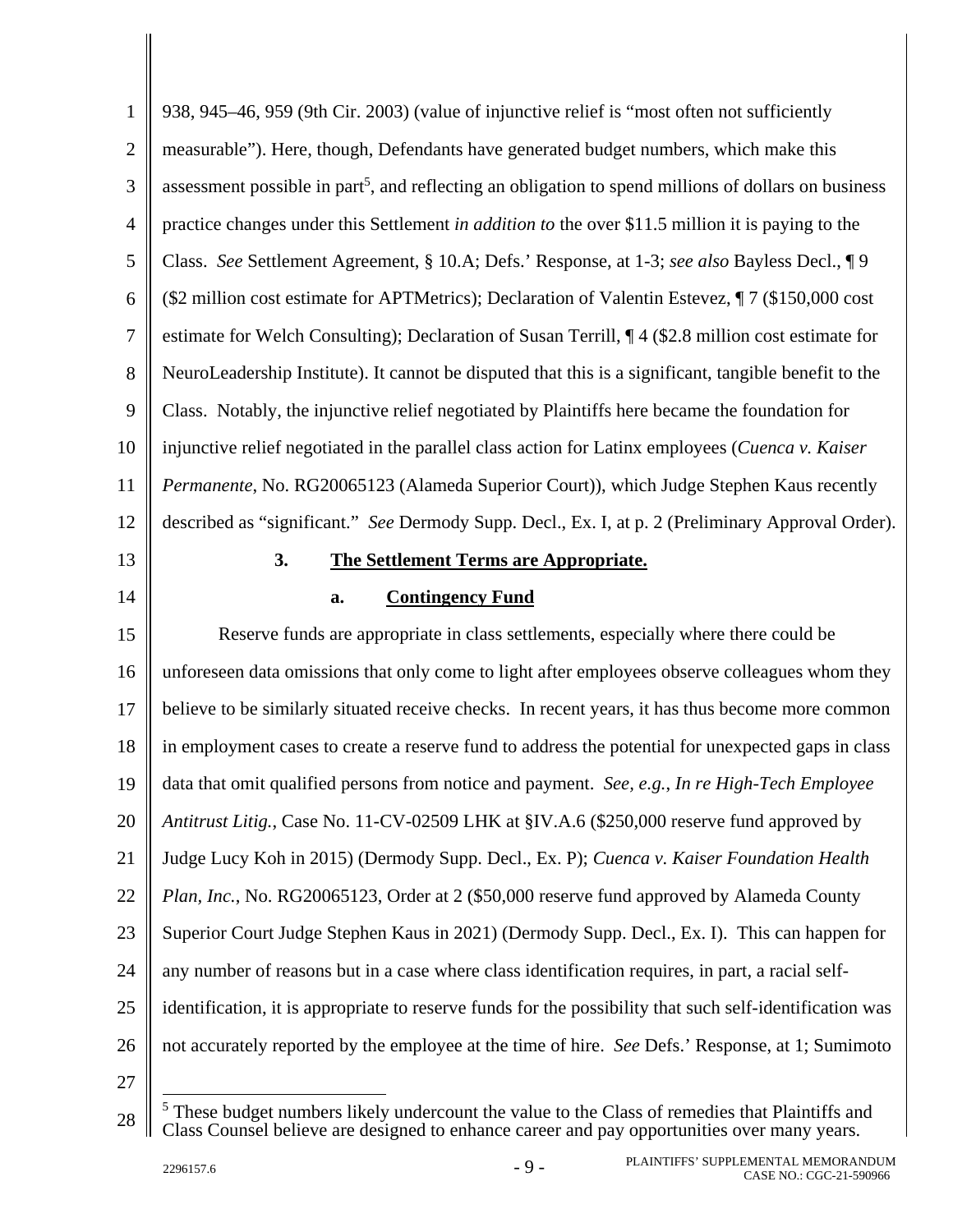Decl., ¶ 5 (describing process for racial self-identification at time of hire. Otherwise, once the fund is paid out, there is no money left to pay anyone who appears late for an excusable reason.

3

1

 $\mathcal{L}$ 

#### **b. PAGA Allocation**

4 5 6 7 8 9 10 11 12 13 14 15 16 17 18 Because Plaintiffs alleged claims under the California Private Attorneys General Act of 2004, Cal. Lab. Code section 2698, *et seq.* ("PAGA"), the Settlement provides for an allocation of \$115,047.59 in PAGA penalties, with 75% (\$86,285.70) of the proceeds being paid to the state and 25% going to the employees. *See* Settlement Agreement, §V.D.2. This amount equates to 1% of the Settlement fund, and is consistent with allocations routinely approved by California courts. *See, e.g.*, Medina Supp. Decl., ¶ 19, Ex. I (*Chen v. Western Digital*, Case No. 8:19-cv-00909-JLS-DFM (C.D. Cal.) (Final Order granting allocation to LWDA at 1%, or \$75,000 of \$7,7500,000 class settlement))*;* Ex. J (*Pan v. Qualcomm*, Case No. 16-cv-01885-JLS-DHB (S.D. Cal. 2017) (granting allocation to LWDA of \$19,500 from \$19,500,000 class settlement)); Ex. K (*McNaulty, et al. v. Alameda Contra Costa Transit District*, Case No. RG189339766 (Alameda Superior Court 2020) (Final Order granting allocation to LWDA of \$2,015 from \$340,000 class settlement)); *see also* Dermody Supp. Decl., Ex. I, at p.1 (*Cuenca v. Kaiser Foundation Health Plan, Inc.*, No. RG20065123 (Alameda County Superior Court) (June 15, 2021 Order Granting Prelim. Approval, with same 1% PAGA allocation consisting of \$73,726 from \$7,372,586 class settlement)).

19 20 21 22 23 24 25 26 The PAGA claim has a one-year statute of limitation and only permits an aggrieved employee to recover penalties that range from \$50 to \$100 per violation, per pay period. *See ZB, N.A. v. Superior Court*, 8 Cal.5th 175 (2019) (clarifying and limiting the scope of PAGA remedies in civil actions to statutory penalties). The allocation was negotiated bearing these limitations in mind, and in consideration of other risks in litigation affecting the EPA claim, including uncertainty regarding certain elements under the law, which have not yet been determined by California's appellate courts, and the normal, significant risks in class litigation generally.

27 28 The entire Settlement, including the proposed allocation of PAGA penalties, was submitted to the LWDA on June 18, 2021. *See* Dermody Supp. Decl., Ex. A (confirming email).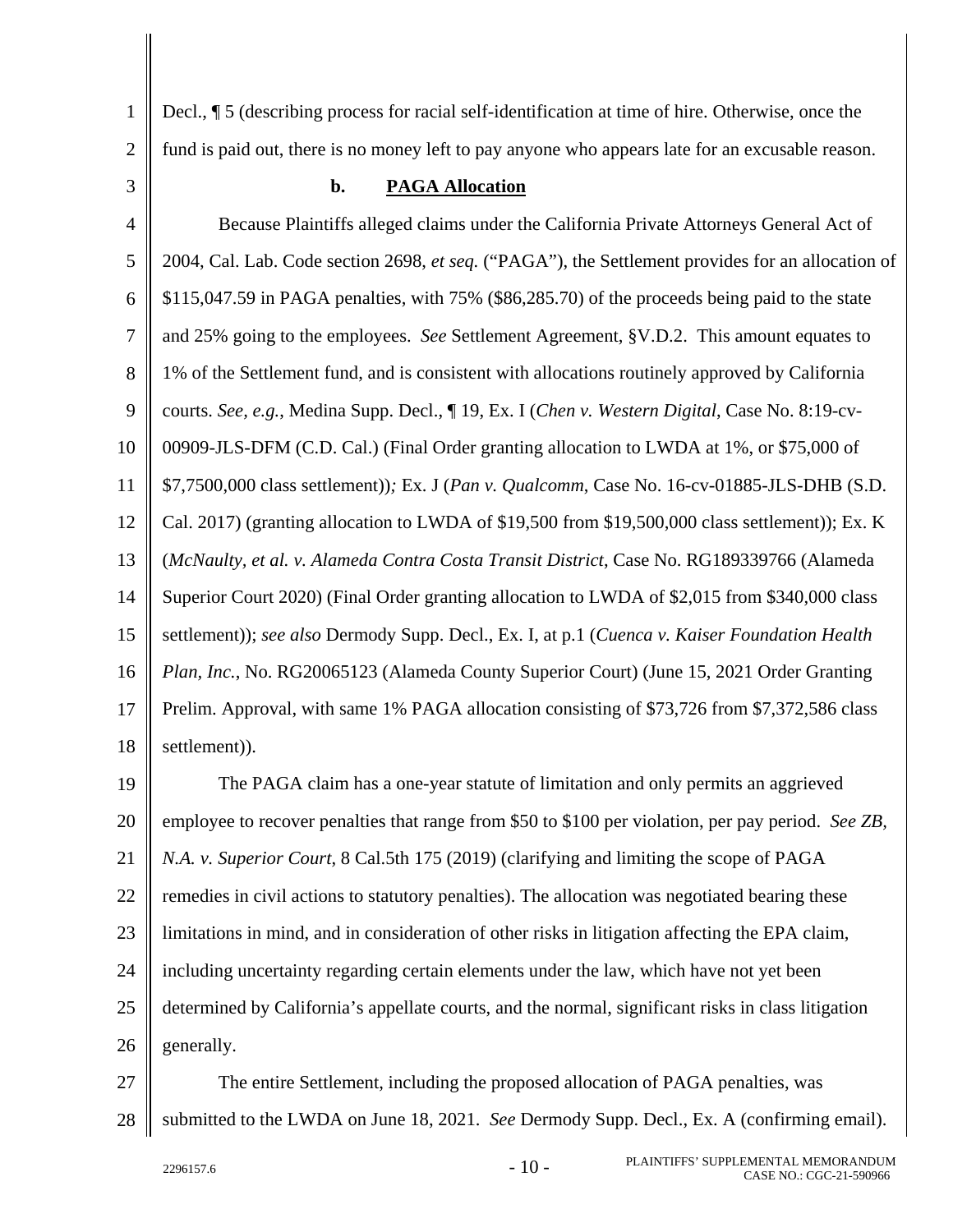| $\mathbf{1}$ | However, because Class Members can opt out of the Settlement for purposes of the class                                                                                                                                                                                                           |
|--------------|--------------------------------------------------------------------------------------------------------------------------------------------------------------------------------------------------------------------------------------------------------------------------------------------------|
| $\mathbf{2}$ | claims, but cannot opt out of the settlement of the PAGA Claims, the parties propose to add this                                                                                                                                                                                                 |
| 3            | limitation in the Notice to the Class:                                                                                                                                                                                                                                                           |
| 4            | "However, because the State of California was notified of the<br>potential Labor Code violations in the Stewart matter and will                                                                                                                                                                  |
| 5<br>6       | receive \$86,286 as a result, you will not be able to bring claims<br>for penalties under California's Private Attorney General Act,                                                                                                                                                             |
| 7            | Cal. Lab. Code §§ 2698 et seq. even if you opt out, if the<br>Settlement is approved with the PAGA payment going to the<br>State. At that point, a court could deem those claims for                                                                                                             |
| 8            | penalties litigated and resolved, and you will be equitably<br>estoppel from bringing duplicative claims."                                                                                                                                                                                       |
| 9            | See Dermody Supp. Decl., Ex. B (Amended Notice), at 3 ("Option C").                                                                                                                                                                                                                              |
| 10           | <b>Pay Monitoring and Remediation</b><br>c.                                                                                                                                                                                                                                                      |
| 11           | The Settlement requires Defendants to complete a job analysis to ensure that employees in                                                                                                                                                                                                        |
| 12           | a Covered Position who are performing substantially similar work are paid equitably, to conduct                                                                                                                                                                                                  |
| 13           | pay monitoring for three annual cycles, and to remediate any pay disparities identified in the pay                                                                                                                                                                                               |
| 14           | equity monitoring. <sup>6</sup> These are significant benefits because Plaintiffs and Class Counsel believe                                                                                                                                                                                      |
| 15           | they will squarely address the core concerns raised by the Plaintiffs in this case.                                                                                                                                                                                                              |
| 16           | d.<br><b>Timeline for Business Practice Changes</b>                                                                                                                                                                                                                                              |
| 17           | The Settlement requires Defendants to meet Class Counsel every six months to ensure                                                                                                                                                                                                              |
| 18           | compliance with all terms of the Settlement Agreement. See Settlement Agreement, § IX                                                                                                                                                                                                            |
| 19           | ("Defendants" Counsel and Class Counsel will meet at least once every six (6) months, beginning                                                                                                                                                                                                  |
| 20           | six months after the Effective Date, regarding compliance, and may confer more frequently at                                                                                                                                                                                                     |
| 21           | their discretion or as dictated by information either Party gathers."), id., Ex. B at $\S$ K ("Class")                                                                                                                                                                                           |
| 22           | counsel will receive semi-annual written reports from the Compliance Monitor summarizing                                                                                                                                                                                                         |
| 23           | Defendants' progress on implementing and/or completing each term of the Business Changes                                                                                                                                                                                                         |
| 24           | described herein"); see also id., Ex. B at § G.3 (Belong@KP subject to the ongoing 6-month                                                                                                                                                                                                       |
| 25           | compliance reporting). In addition, Exhibit B to the Settlement Agreement specifies certain                                                                                                                                                                                                      |
| 26           | <sup>66</sup> These pay equity analyses are conducted looking forward because past pay issues are being                                                                                                                                                                                          |
| 27           | resolved in this action. In addition, these pay equity analyses focus on persons performing<br>substantially similar work at the time the review is conducted and considers current jobs/roles and<br>not prior jobs and roles. Thus, employees who are no longer employed by any Defendant in a |
| 28           | Covered Position will not be subject to the pay equity analyses.                                                                                                                                                                                                                                 |

 $\parallel$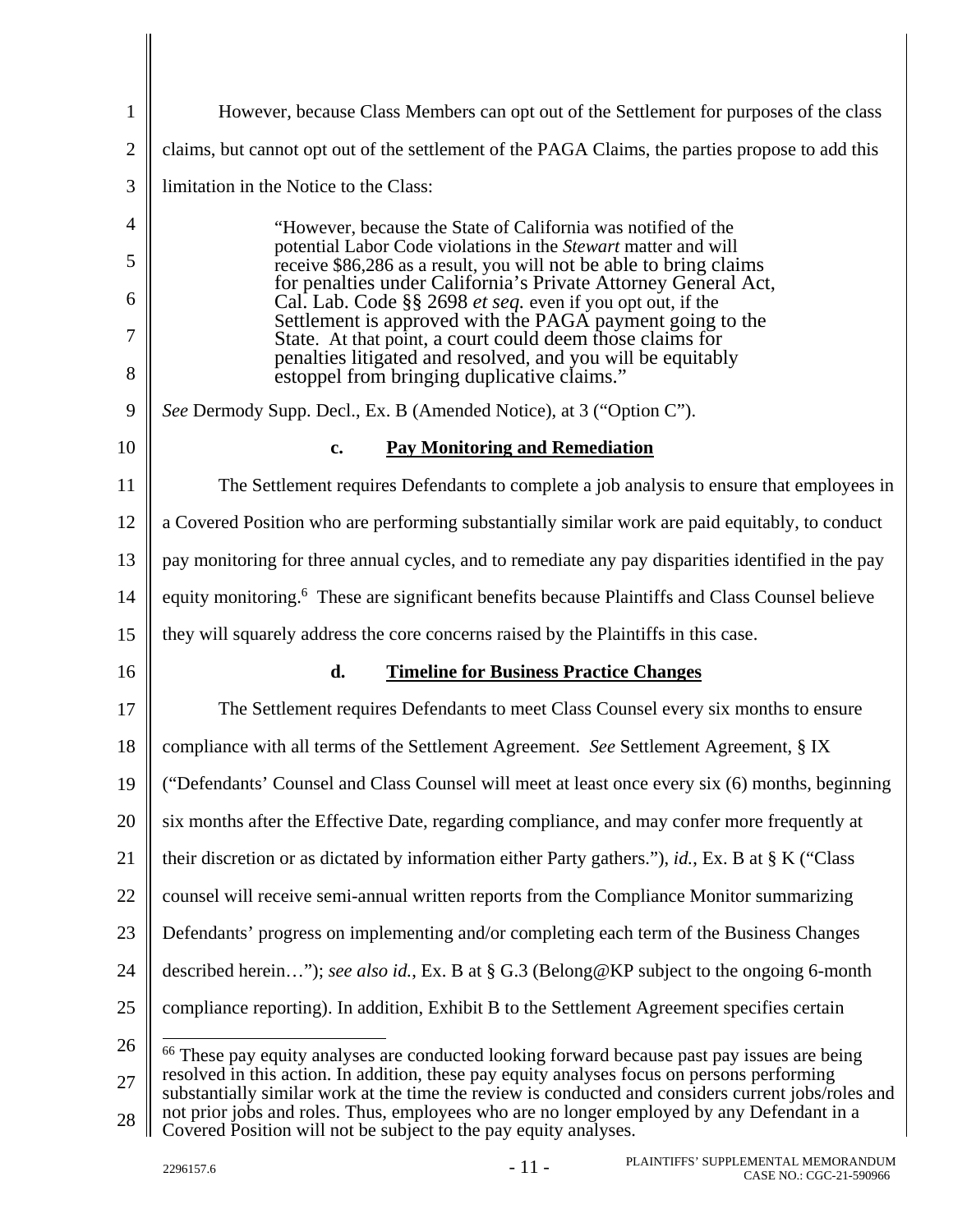| $\mathbf{1}$   | deliverables within specific time periods and the monitoring requirements for various programs.         |
|----------------|---------------------------------------------------------------------------------------------------------|
| $\mathbf{2}$   | See, e.g., id., Ex. B, at § A (complete within one year after the Effective Date), § B.1 (reported      |
| 3              | annually), § B.2 (within 3 months of annual pay equity analyses), § C.1 (completed within 18            |
| $\overline{4}$ | months after the Effective Date), § C.2 (reported annually), § D.1 (completed within 18 months          |
| 5              | after the Effective Date), $\S D.2$ (completed within 18 months after the Effective Date), $\S E$       |
| 6              | (reported annually per $\S E.3$ ), $\S F$ (within one year after the Effective Date and reported        |
| $\overline{7}$ | annually), § G.1 and § G.2 (reported annually), § G.3 (part of 6-month reporting process), § I          |
| 8              | (reported annually), § J (reported annually). All of these ensure that the Business Practice            |
| 9              | Changes are not aspirational but instead are executed timely and completely.                            |
| 10             | In addition, the Settlement provides for a 3-year monitoring period with regard to annual               |
| 11             | pay equity monitoring and annual monitoring of Defendants' promotion data for Covered                   |
| 12             | Positions. While compliance periods are subject to negotiation, it is appropriate to have a period      |
| 13             | that is long enough for the proposed programs to be implemented. Because the Settlement                 |
| 14             | includes particular deadlines for programs (as described above), three years is an appropriate          |
| 15             | period here. See Medina Supp. Decl., § 5. In addition, although monitoring periods may be               |
| 16             | longer or shorter, a 3-year period is common where it can ensure enough time for new programs           |
| 17             | to be implemented and monitored. See, e.g., id., Ex. A at $\S$ 14.8 (employment class settlement in     |
| 18             | Pan v. Qualcomm, No. 16-cv-01885-JLS-DHB (S.D.Cal.), where Judge Josephine L. Staton                    |
| 19             | approved three year compliance period); Ex. B, at § 3.1 (employment class settlement in <i>Chen v</i> . |
| 20             | Western Digital, No. 8:19-cv-00909-JLS-DFM (C.D. Cal), where Judge Janis L. Sammartino                  |
| 21             | approved two-year compliance period); Ex. C at § II.B (employment class settlement in Branner           |
| 22             | v. Covenant Aviation Security LLC, No. 20:CIV-03164 (San Mateo Superior Court 2020), where              |
| 23             | Judge Marie S. Weiner approved a three year compliance period); Dermody Supp. Decl., Ex. M,             |
| 24             | at § IX.A (employment class settlement in <i>Calibuso v. Bank of America</i> , No. 10-1413-PKC          |
| 25             | (E.D.N.Y. 2013), where Judge Pamela Chen approved three years of monitoring); cf. Dermody               |
| 26             | Supp. Decl., Ex. N, at § 4.10.1 (employment class settlement in Ellis v. Costco Wholesale Corp.,        |
| 27             | No. 04-3341-EMC (N.D. Cal.), where Judge Edward Chen approved two years of monitoring).                 |
| 28             |                                                                                                         |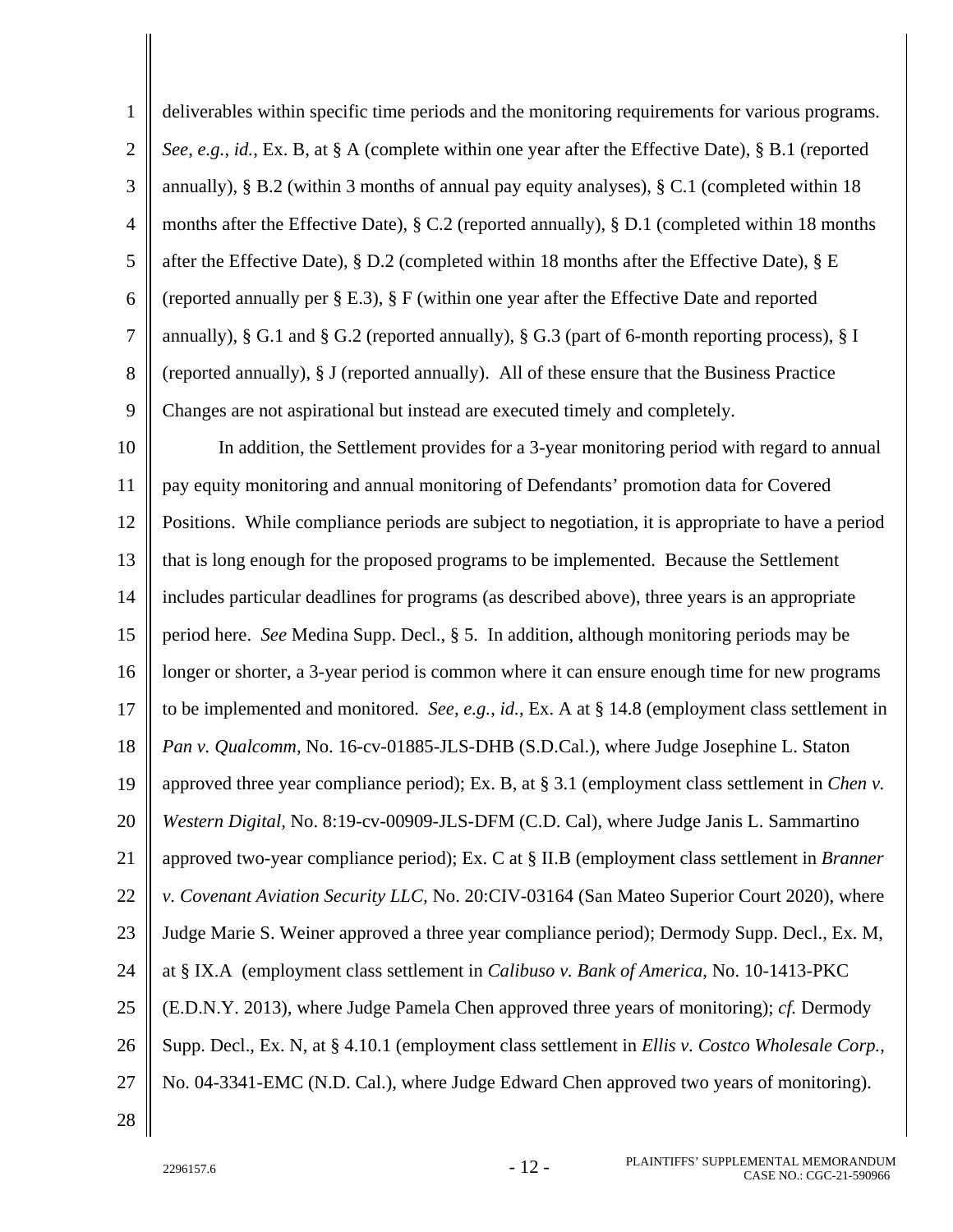## **e. Compliance Monitor Role**

 $\mathcal{L}$ 3 4 5 6 7 8 9 10 11 12 13 14 15 16 17 18 19 20 21 22 23 24 25 26 27 The Settlement designates Kaiser Foundation Health Plan Vice-President Todd Trotter as the internal "Compliance Monitor" for the post-Settlement implementation period. *See* Settlement, §IX, Ex. B. To be clear, Mr. Trotter is not being designated as a person who will determine whether Defendants are complying with their promises under the Settlement; *that* is Class Counsel's role. Instead, Mr. Trotter has been designated as the senior leader within the Kaiser Permanente organizations who shall have internal responsibility for *implementation* of the myriad programs described in the Business Practice Changes, *id.*, Ex. B, so that the Class can be assured that one senior person has accountability, can set internal deadlines, and will be answerable if Class Counsel is concerned about the completeness or timeliness of Defendants' Business Practice Changes.<sup>7</sup> Class Counsel will continue to assess Defendants' completeness in this regard and will remain in an arm's length, adversarial posture to Defendants throughout this period. *See id.*, §§ IX, XV.N, and Ex. B at § K. Under the Agreement, Class Counsel will be engaged in compliance monitoring every 6 months for a period of three years, and if Class Counsel believes that Defendants are out of compliance, the Agreement has a streamlined process for raising concerns, first with a mediator, and if not resolved, then with the Court. *Id.* Because the parties do not want to cause any confusion *for the Class* as to what "compliance" means in this context, Plaintiffs have submitted a revised form of Notice (agreed to by the parties) that omits reference to a "Compliance Monitor" so as to not inadvertently suggest that an *internal* person is determining whether Defendants are performing adequately. *See* Dermody Supp. Decl., Ex. B. **f. Dispute Resolution/Enforcement of Settlement Terms**  The Court retains jurisdiction to enforce the terms of the Settlement. *See* Settlement §XV.N.3 ("The San Francisco County Superior Court shall retain continuing jurisdiction for enforcement of this Settlement."). However, the parties here negotiated for an informal  $\overline{a}$ <sup>7</sup> Plaintiffs agreed to Mr. Trotter in this role based on his skillset, as confirmed in an interview with him. *See* Dermody Supp. Decl., ¶4; *see also* Defs.' Response, at 5; Declaration of Todd

1

<sup>28</sup>  Trotter. Mr. Trotter is African American and one of the most senior African American leaders in the Kaiser Permanente organizations. Dermody Supp. Decl., ¶4.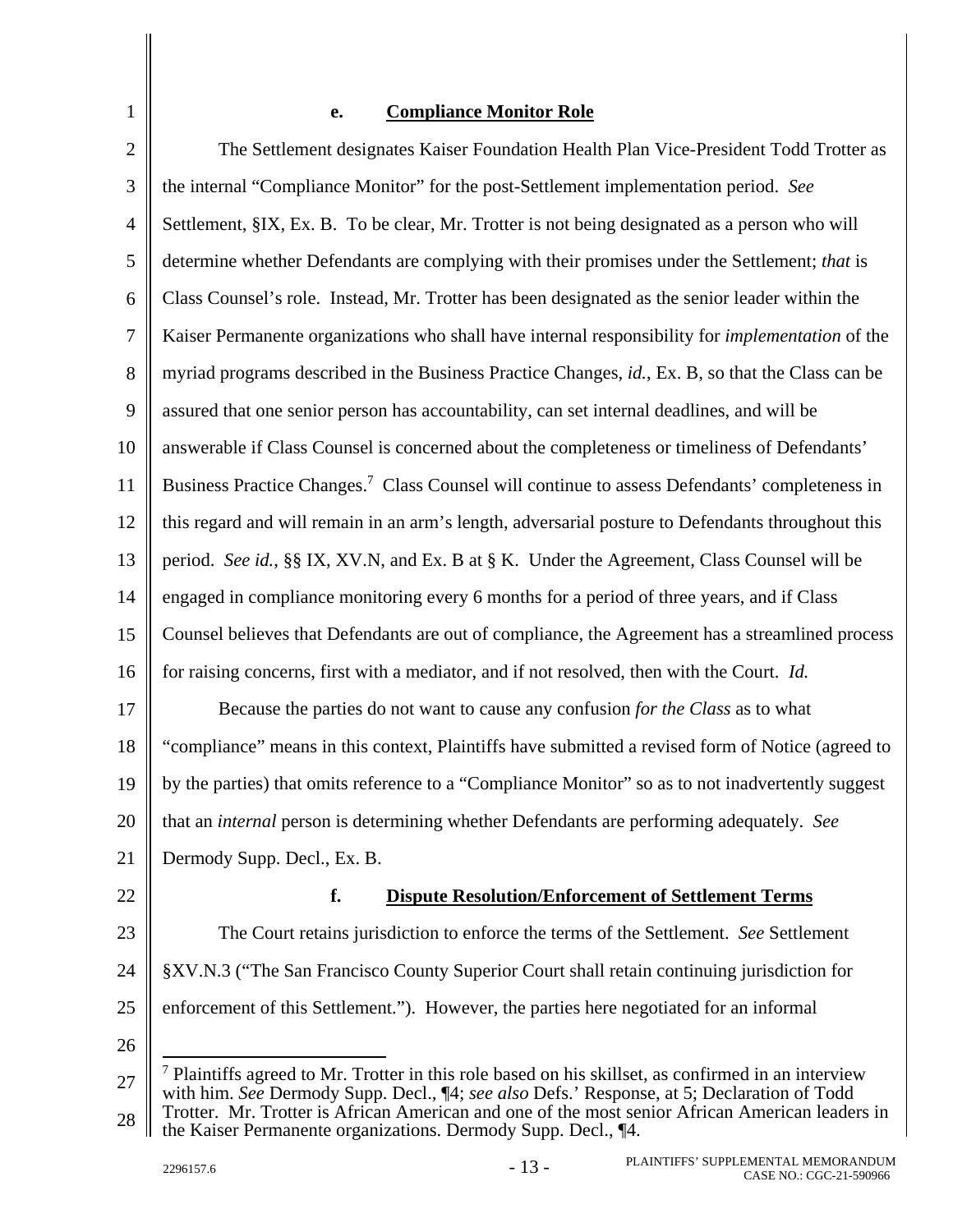1  $\mathfrak{D}$ 3 4 5 6 7 8 9 10 11 12 13 14 15 16 17 18 19 20 resolution process if disputes arise after judgment is entered, engaging an experienced mediator who is familiar with the case, in the expectation that such process will be much faster than a court proceeding. *Id.* This is common in class employment settlements with post-settlement business practice changes, to ensure that disputes can be resolved quickly so the Class does not suffer prejudice due to the delays attendant to the formal litigation process. *See* Medina Supp. Decl., ¶ 6; *see, e.g.*, Dermody Supp. Decl., Exs. K-O, Q-S (attaching employment class settlements with post-settlement practice changes and an interim resolution process, involving Abercrombie & Fitch, Bank of America, Costco, Federal Express, McCormick & Schmick's, Morgan Stanley, and Smith Barney). The parties also expect that in almost all instances the interim, alternative process would obviate the need for further court action, much like the role of a special discovery master in complex litigation. In addition, Defendants will pay for the mediator unless, after the first proceeding, the mediator determines that a subsequent proceeding was brought by Class Counsel in bad faith. *See* Settlement §XV.N.2 ("For the first request for services by Judge James pursuant to this Paragraph, Defendants shall pay Judge James' fees and expenses separate and apart from the Settlement Fund. For all subsequent mediations and/or requests for services by Judge James pursuant to this Paragraph, Defendants shall pay Judge James' fees and expenses unless it is determined that the request for service was made in bad faith, in which case Judge James' fees and expenses shall be paid by Class Counsel."). This is a benefit to the Class and does not prevent Class Counsel from going to the Court if they are not satisfied with the mediation process.

- 21
- 22

## **g. Scope of Releases**

**(i) Class Release** 

23 24 25 26 27 28 Fairness of the Settlement is assessed in relation to the class claims being released. Specifically, courts consider whether the consideration paid for the release of class claims is adequate, considering the risks of litigation, and whether the class has been given sufficient notice of the potential release of claims in exchange for a monetary settlement. *See Wershba*, 91 Cal.App.4th at 234–235, 251. Here, the release follows the Complaint allegations. Claims that are outside the case, such as for termination, retaliation, and harassment, are excluded from the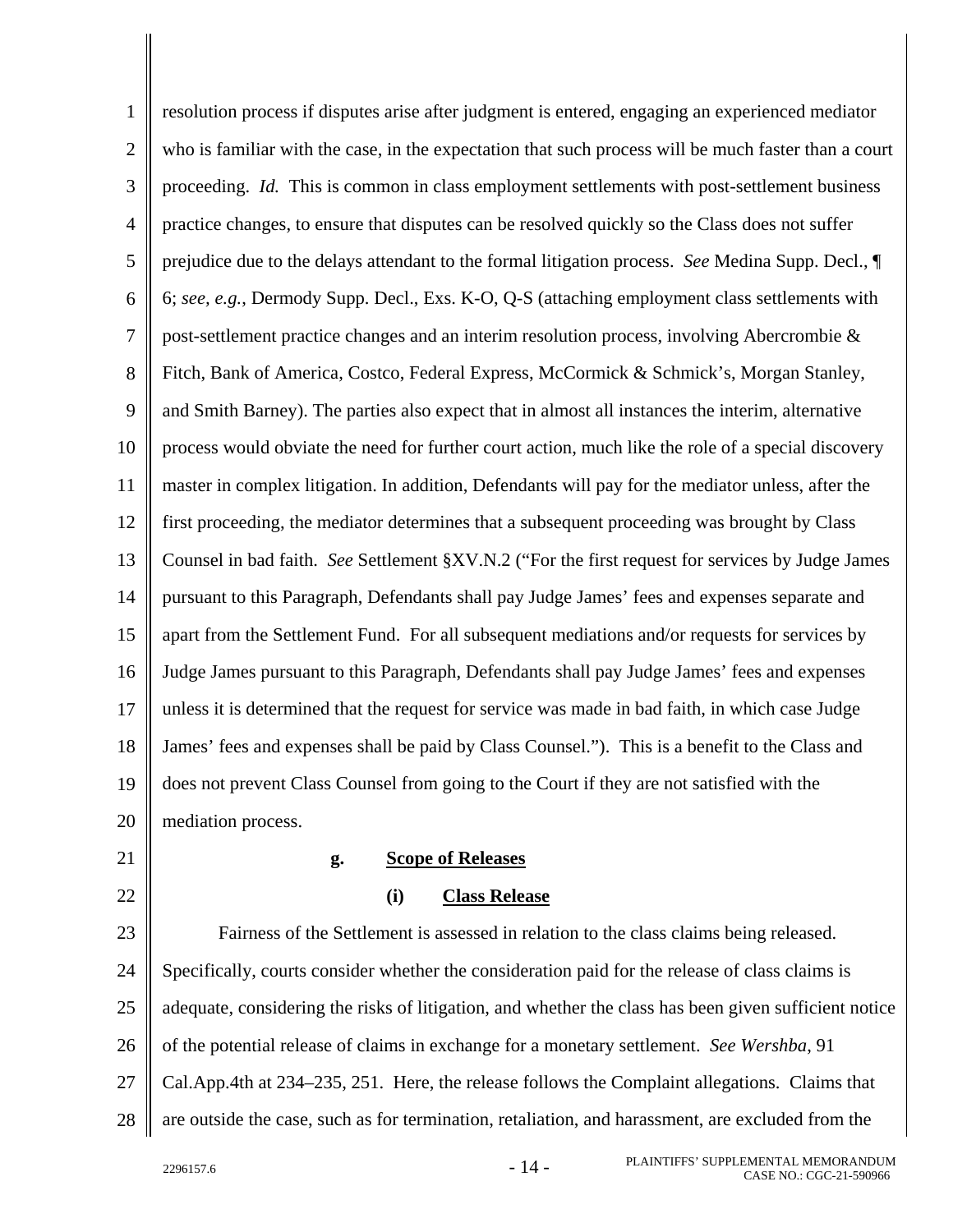| $\mathbf{1}$   | release. See Settlement, § VI.A ("For the sake of clarity, Released Claims shall not include any                                                                                                 |
|----------------|--------------------------------------------------------------------------------------------------------------------------------------------------------------------------------------------------|
| $\overline{2}$ | individual, non-class claims Class Member Releasors may have for alleged racial harassment,                                                                                                      |
| 3              | alleged retaliation, and/or alleged termination."). To the extent the release specifies other types of                                                                                           |
| $\overline{4}$ | issues, including "demotion," these claims are only released to the extent they relate to pay and/or                                                                                             |
| 5              | promotion discrimination. <i>Id.</i> (limiting release to claims "based on any facts alleged. in this                                                                                            |
| 6              | Action. relating to race discrimination in pay or promotion, or any alleged denial of equal pay                                                                                                  |
| $\tau$         | based on race."). <sup>8</sup> This is appropriately tailored. See, e.g., Carlotti v. ASUS Computer Intl., (N.D.                                                                                 |
| $8\,$          | Cal. Nov. 19, 2019), No. 18-cv-03369-DMR, 2019 WL 6134910, at *14 (approving broad class                                                                                                         |
| 9              | release which related to facts and claims in complaint).                                                                                                                                         |
| 10             | <b>Section 1542 Waiver</b><br>(ii)                                                                                                                                                               |
| 11             | As reflected in the Settlement Agreement, there is no § 1542 waiver applicable to the                                                                                                            |
| 12             | Class; instead, only the Plaintiffs are subject to such waivers in connection with their individual                                                                                              |
| 13             | claims. See Settlement Agreement, § VI.A (class release with no § 1542 waiver), §VI.B (named                                                                                                     |
| 14             | Plaintiff release with § 1542 waiver). As a belt and suspenders proposition, the proposed form of                                                                                                |
| 15             | Order submitted herewith confirms that the § 1542 waiver does not apply to the Class. <sup>9</sup> See                                                                                           |
| 16             | Dermody Supp. Decl., Ex. D, at 4 (§III.A.2).                                                                                                                                                     |
| 17             | <b>Release of Non-Class Claims</b><br>(iii)                                                                                                                                                      |
| 18             | In Plaintiffs' opening submission, they informed the Court that the individual Plaintiffs                                                                                                        |
| 19             | negotiated to resolve their non-Class claims after the Class relief was negotiated. See Medina                                                                                                   |
| 20             | Decl., ¶ 29 (submitted on April 23, 2021); Medina Supp. Decl., ¶ 7, 9. In the accompanying                                                                                                       |
| 21             | Supplemental Declaration of Felicia Medina, Plaintiffs provide additional information about the                                                                                                  |
| 22             | proposed individual settlement payments for the release of non-class claims by the four Class                                                                                                    |
| 23             | Representatives. See Medina Supp. Decl., $\P$ [7-11. As indicated, the non-class claims are those                                                                                                |
| 24             | claims based on issues beyond the class pay and promotion claims at issue in the class settlement,                                                                                               |
| 25             |                                                                                                                                                                                                  |
| 26             | <sup>8</sup> The Court's questions about text in the Notice summarizing the Release have been addressed by<br>revisions reflected in the Amended Notice. See Dermody Supp. Decl., Ex. B, at § 9. |
| 27             | $9$ There is no suggestion that the Class is subject to $\S$ 1542 in the Agreement, and the final order                                                                                          |
| 28             | (if any) entering the release will not reference $\S$ 1542.                                                                                                                                      |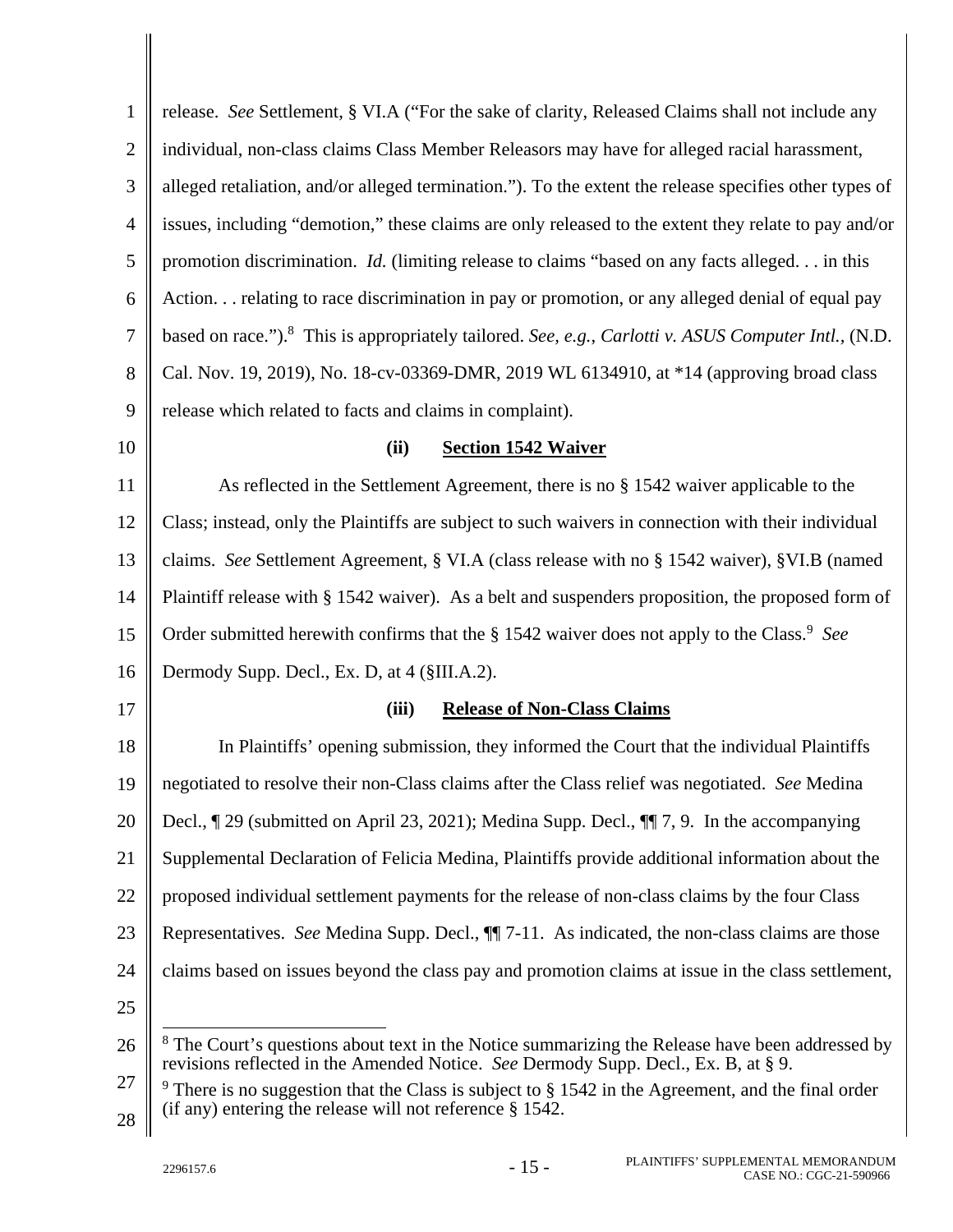1  $\mathcal{L}$ 3 4 5 6 7 8 9 including for alleged gender bias, age discrimination, racial harassment, retaliation, and even termination/separation from employment.<sup>10</sup> *Id.*,  $\P$  7. It is also the normal course for named class representatives to receive payment after the class settlement is approved and retain their rights to sue Defendants if the class settlement is not approved. *Id.*, ¶ 10. Moreover, all of these resolutions were negotiated with the assistance of an independent mediator, *see* Medina Decl., ¶ 29 (submitted on April 23, 2021) and Medina Supp. Decl., ¶ 9, and each Class Representative has confirmed they did not trade the Class's interests for their own. *See* Declaration of Shelby Stewart, ¶ 4; Declaration of Charleta Dabrowski, ¶ 4; Declaration of Benedict Johnson, ¶ 4; Declaration of Kenya Mayfield, ¶4.

10 11 12 13 14 15 16 17 18 19 20 21 22 23 24 25 26 27 If the Class were to receive specific information about the valuation of these non-class claims, it would increase the risk of serious confusion to the Class about claims the Class is not releasing and violate the financial privacy of the Class Representatives. If this information were added to a Class notice, it would require a host of additional disclosures about the nature of the allegations, as well as Defendants' specific denials, that would not assist the Class is determining whether the consideration here is appropriate for their own release of Class claims. Courts readily approve class settlements where, as here, the class representatives settled individual, non-class claims after settling the class allegations. *See* Medina Supp. Decl., Ex. D (*Branner, et al. v. Covenant Aviation Security LLC*, Case No.: 20-CIV-03164 (San Mateo Superior Court 2020) (motion for preliminary approval; final approval granted in 2021); *id.*, Ex. E (*McNaulty, et al. v. Alameda-Contra Costa Transit District*, Case No. RG189339766 (Alameda Superior Court) (motion for preliminary approval; final approval granted in 2020)); *id.*, Ex. F (*Chen v. Western Digital*, Case No.: 8:19-cv-00909-JLS-DFM (C.D. Cal.) (motion for preliminary approval; final Approval granted in 2021)) ; *id.*, Ex. G (*Pan v. Qualcomm*, Case No. 16-cv-01885-JLS-DHB (S.D. Cal) (motion for preliminary approval; final Approval granted in 2017)); Dermody Supp. Decl., Ex. I (*Cuenca v. Kaiser Permanente*, Case No. RG20065123 (Alameda Superior Court) (June 15, 2021 Order Granting Preliminary Approval of Class Settlement)). 

<sup>28</sup>   $10$  Because the settlements are confidential, information about the proceedings and the amounts negotiated are filed here under seal. *See* Medina Supp. Decl., at 7-8, Ex. 1.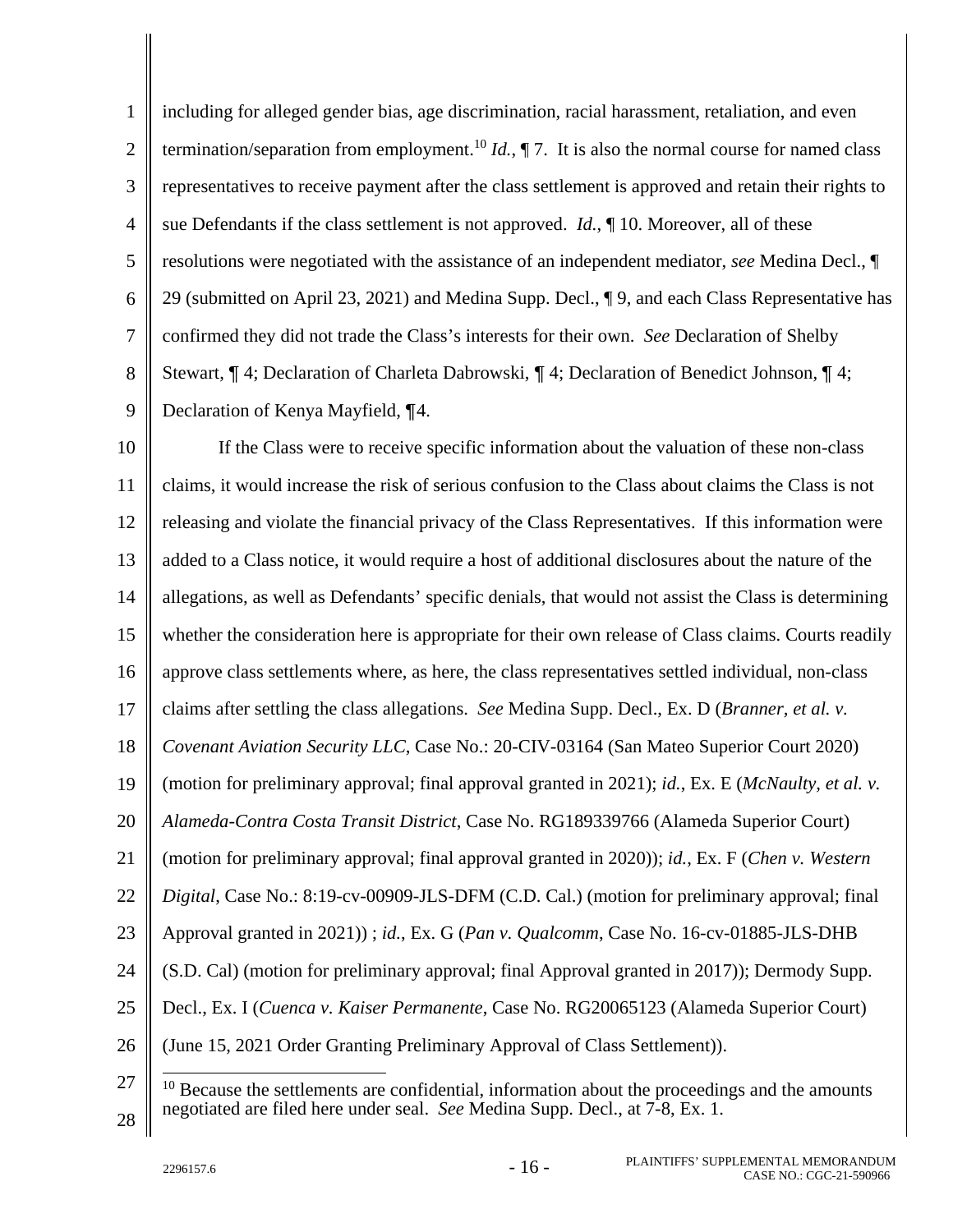| $\mathbf{1}$   | Importantly, there is no requirement that individual settlements of non-class claims be                                                                                                               |  |  |  |
|----------------|-------------------------------------------------------------------------------------------------------------------------------------------------------------------------------------------------------|--|--|--|
| $\overline{2}$ | disclosed to the class or require that this be inserted into the class notice. <sup>11</sup> See, e.g., California                                                                                    |  |  |  |
| 3              | Rule of Court 3.766(b), <sup>12</sup> and the state class approval checklists. <sup>13</sup> Out of an abundance of                                                                                   |  |  |  |
| $\overline{4}$ | caution, however, practitioners typically disclose in their settlement submissions if there were                                                                                                      |  |  |  |
| 5              | non-class claims resolved <i>after</i> the class claims were settled to ensure that the court understands                                                                                             |  |  |  |
| 6              | there was no collusion. See Medina Supp. Decl., Exs. D-G, supra; see also Dermody Supp.                                                                                                               |  |  |  |
| 7              | Decl., Ex. J, at 5, FN3 (Cuenca v. Kaiser Foundation Health Plan, Case No. RG20065123                                                                                                                 |  |  |  |
| 8              | (Alameda Superior Court) (June 15, 2021 Mot. for Prelim. Approval)). This was the practice                                                                                                            |  |  |  |
| 9              | followed here.                                                                                                                                                                                        |  |  |  |
| 10             | <b>Distribution Process</b><br>h.                                                                                                                                                                     |  |  |  |
| 11             | Plaintiffs believe that the distribution formula here is appropriate and follows Dr.                                                                                                                  |  |  |  |
| 12             | Vekker's data analysis, by allocating the monetary relief based on weeks worked in the class                                                                                                          |  |  |  |
| 13             | period, pay rate, and whether a class member was exempt or non-exempt. See Settlement,                                                                                                                |  |  |  |
| 14             | §X.D.2. If Class Members believe the information about their weeks worked or other personnel                                                                                                          |  |  |  |
| 15             | data is incorrect, there is a simple process for them to alert the Settlement Administrator to correct                                                                                                |  |  |  |
| 16             | the objectively verifiable information. Id., §§X.C.3-4; see also id., §§V.B.4, V.B.7. Every                                                                                                           |  |  |  |
| 17             | Settlement Class Member will receive compensation under the Settlement just by being                                                                                                                  |  |  |  |
| 18             | Settlement Class Members. Id., §X.C.1.                                                                                                                                                                |  |  |  |
| 19             |                                                                                                                                                                                                       |  |  |  |
| 20             |                                                                                                                                                                                                       |  |  |  |
| 21             | $11$ While federal courts follow the provisions requiring disclosures set forth in the Class Action<br>Fairness Act, 28 U.S.C. §§ 1711-15, this technically only applies to settlements negotiated in |  |  |  |
| 22             | <i>conjunction</i> with the class settlement. 28 U.S.C. § 1715(b)(2)(B)(5); see also Manual for<br>Complex Litigation, Fourth § 21.631.                                                               |  |  |  |
| 23             | $12$ The class proponent must submit a statement regarding class notice and a proposed notice to<br>class members. The statement must include the following items: (1) Whether notice is necessary;   |  |  |  |
| 24             | (2) Whether class members may exclude themselves from the action; (3) The time and manner in<br>which notice should be given; (4) A proposal for which parties should bear the costs of notice;       |  |  |  |
| 25             | and (5) If cost shifting or sharing is proposed under subdivision (4), an estimate of the cost<br>involved in giving notice. California Rule of Court 3.766(b).                                       |  |  |  |
| 26             | <sup>13</sup> See County of San Francisco Superior Court of California Complex Litigation – Class Action                                                                                              |  |  |  |
| 27             | Materials; see also Los Angeles Superior Court, Complex Civil Department Checklist for<br>Preliminary Approval of Class Action Settlement; and County of Alameda Superior Court of                    |  |  |  |
| 28             | California Procedural Guidelines for Preliminary Approval of Class Action Settlements.                                                                                                                |  |  |  |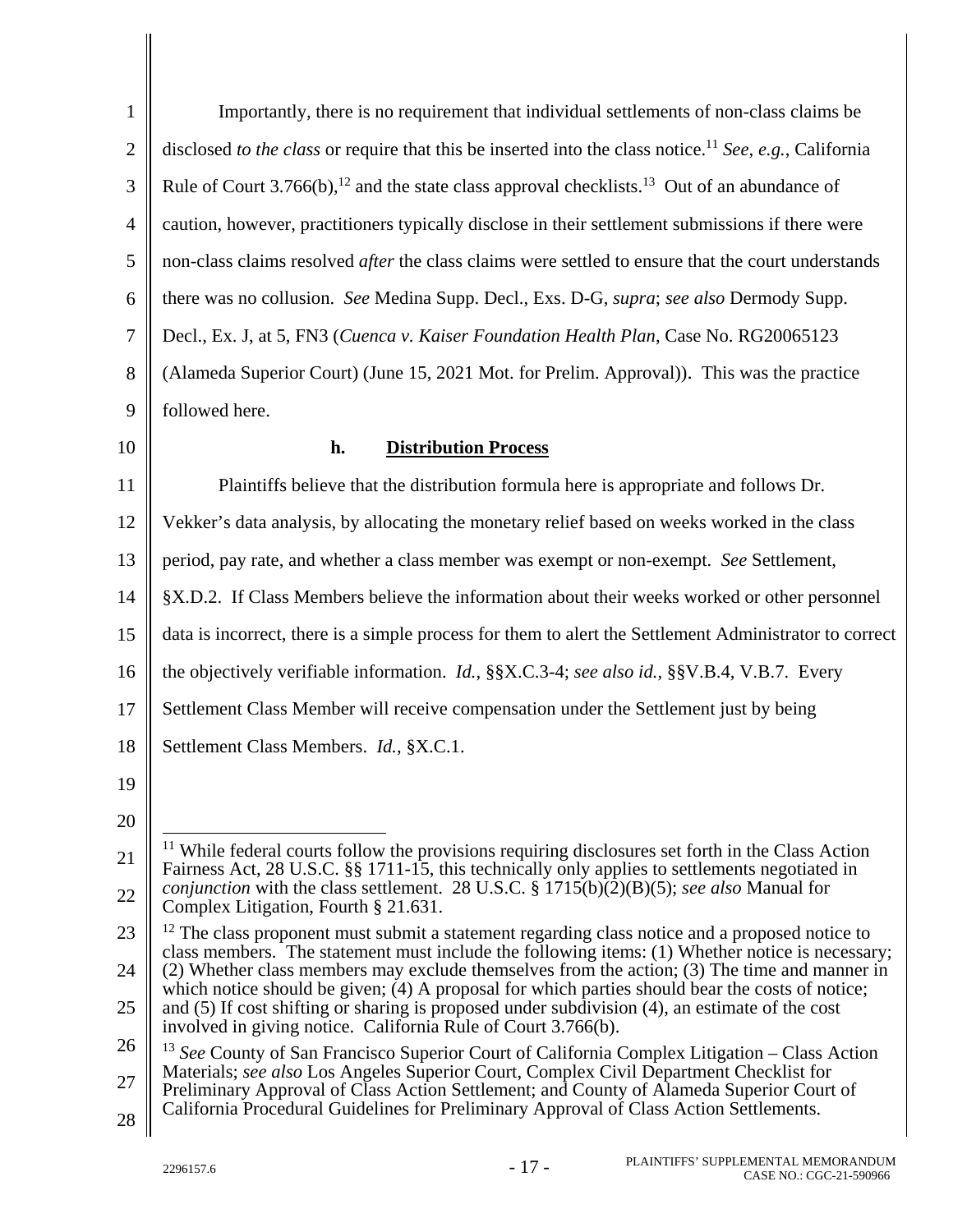| $\mathbf{1}$   | In addition, Settlement Class Members may submit a claim form requesting an                                                                                                                               |
|----------------|-----------------------------------------------------------------------------------------------------------------------------------------------------------------------------------------------------------|
| $\mathbf{2}$   | enhancement if they believe they were denied a promotion. <sup>14</sup> Settlement, $\S$ $X.C.1-2$ . Because                                                                                              |
| 3              | "lost" promotions are not recorded as a field in employee data, and therefore there was no                                                                                                                |
| $\overline{4}$ | objective means to determine which of Defendants' employees had a promotion claim, Plaintiffs                                                                                                             |
| 5              | proposed a simple enhancement claim form in order for the class to claim damages for denied                                                                                                               |
| 6              | promotions. Medina Supp. Decl., $\P$ 17. The 10% promotion enhancement (via the claim form) is                                                                                                            |
| $\tau$         | related to how Plaintiffs have determined Defendants' employment policies on promotions                                                                                                                   |
| 8              | correspond to pay increases. <i>Id.</i> , $\P$ 18. If a Class Member checks a box, he/she/they get the                                                                                                    |
| 9              | adjustment. No further evidentiary support is needed. <sup>15</sup> There will be no fact finding about the                                                                                               |
| 10             | merits of any claims.                                                                                                                                                                                     |
| 11             | Nevertheless, the parties are amenable to withdrawing the Claim Form entirely if the                                                                                                                      |
| 12             | Court does not believe it serves the Class interests as well as the distribution formula alone                                                                                                            |
| 13             | (which does not require any claim form to be filed). <sup>16</sup>                                                                                                                                        |
| 14             | i.<br><b>Check-Cashing</b>                                                                                                                                                                                |
| 15             | The Settlement provides a 90-day period for Settlement Class Members to cash checks. <sup>17</sup>                                                                                                        |
| 16             | Agreement, § X.E. Data shows that almost all employees cash settlement checks within 90 days.                                                                                                             |
| 17             | See Declaration of Jennifer Keough ("Keough Decl."), ¶ 9 (97% cash checks within 90 days). In                                                                                                             |
| 18             | addition, there will be multiple attempts by the Settlement Administrator here to follow up with                                                                                                          |
| 19             |                                                                                                                                                                                                           |
| 20             | $14$ Claim forms are often well-suited to claims for which there is not good data (e.g., denied                                                                                                           |
| 21             | applicants, lost promotions). See, e.g., Dermody Supp. Decl., Ex. O at § XVII.F (settlement<br>agreement with claim forms in <i>Gonzalez v. Abercrombie &amp; Fitch</i> , No. 03-2817 SI, 04-4730 SI      |
| 22             | (N.D. Cal. 2005), an employment class case alleging race discrimination in hiring, firing, and job<br>assignment). The rationale is that those who believe they have such claims will self-identify, thus |
| 23             | ensuring that the Settlement Fund as a whole is not diluted for a small number of potential claims.<br>Because there is no reversion to Defendants here, all of the settlement money will be paid out to  |
| 24             | Settlement Class Members, and 100% of the Settlement Class Members will recover money<br>under the Settlement no matter how many of them claim the 10% adjustment.                                        |
| 25             | <sup>15</sup> The parties have further streamlined and clarified the Claim Form. See Dermody Supp. Decl.,<br>$\P 8.$                                                                                      |
| 26             | $16$ If the claim form is retained here, it may be submitted by U.S. Mail and online, as these options                                                                                                    |
| 27             | ensure ease of submission for Settlement Class Members. See also Keough Decl., 13 (no need                                                                                                                |
|                | for additional email option, which adds administrative burden with no tradeoff).                                                                                                                          |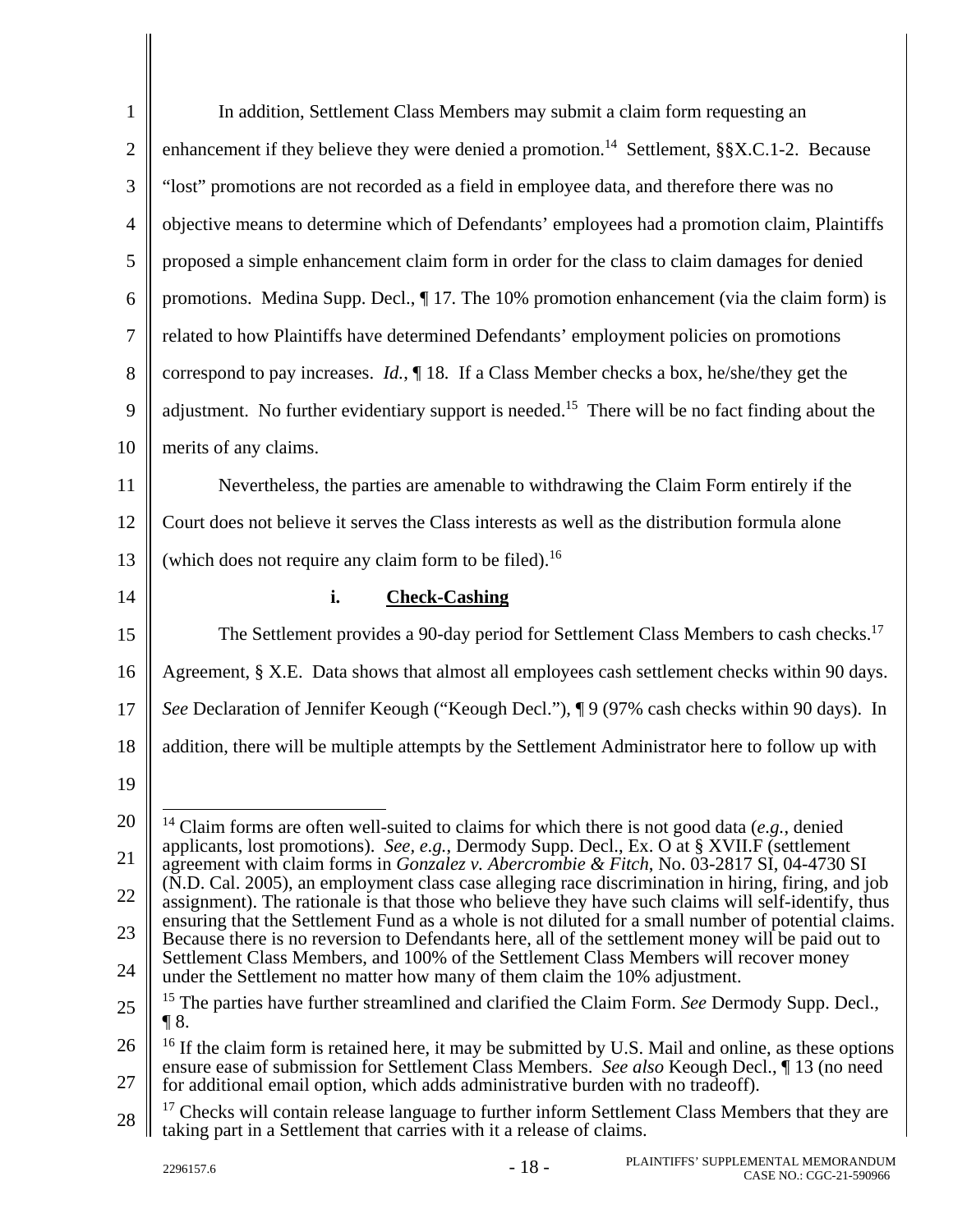| 1            | those Class Members who do not cash checks promptly. <i>Id.</i> , $\P$ 10 (JND will call Class Member                                                                                                    |  |  |  |  |
|--------------|----------------------------------------------------------------------------------------------------------------------------------------------------------------------------------------------------------|--|--|--|--|
| $\mathbf{2}$ | twice unless able to speak with the Class Member or leave a voicemail on first attempt, and also                                                                                                         |  |  |  |  |
| 3            | will send an email if it is unable to reach the Class Member after one voicemail or two                                                                                                                  |  |  |  |  |
| 4            | unanswered calls). Nevertheless, if the Court would prefer, the parties would agree to extend the                                                                                                        |  |  |  |  |
| 5            | time for Class Members to cash checks, including from 90 days to 180 days. If such time is                                                                                                               |  |  |  |  |
| 6            | extended, the period just needs to be modified in the Class Notice. Cf. Dermody Supp. Decl., Ex.                                                                                                         |  |  |  |  |
| $\tau$       | I, at 2 (Cuenca v. Kaiser Foundation Health Plan, Inc., No. RG20065123 (Alameda County                                                                                                                   |  |  |  |  |
| 8            | Superior Court) (June 15, 2021 Preliminary Approval Order requiring the Notice to specify a 90-                                                                                                          |  |  |  |  |
| 9            | day check cashing period)).                                                                                                                                                                              |  |  |  |  |
| 10           | j.<br><b>Tax Treatment</b>                                                                                                                                                                               |  |  |  |  |
| 11           | The Settlement sets forth an allocation of Settlement payments as being 33.33% wages                                                                                                                     |  |  |  |  |
| 12           | and 66.67% non-wages. Settlement, §X.G.2. This allocation reflects the different tax                                                                                                                     |  |  |  |  |
| 13           | implications for wages, which are subject to payroll taxes (FICA, etc.) in addition to income tax,                                                                                                       |  |  |  |  |
| 14           | while non-wages are only subject to income tax. Parties typically negotiate the allocation based                                                                                                         |  |  |  |  |
| 15           | on whether the claims include penalties or non-wage income. See, e.g., Dermody Supp. Decl.,                                                                                                              |  |  |  |  |
| 16           | Ex. O, at § XVII.N (settlement agreement in Gonzalez v. Abercrombie & Fitch, No. 03-2817 SI,                                                                                                             |  |  |  |  |
| 17           | 04-4730 SI (N.D. Cal.), allocating the fund as 15% wages, 85% emotional distress damages); id.,                                                                                                          |  |  |  |  |
| 18           | Ex. P at § IV.B (settlement agreement in In re High-Tech Litig. Employee Antitrust Litig., Case                                                                                                          |  |  |  |  |
| 19           | No. 11-CV-02509 LHK (N.D. Cal.), allocating the fund as 1/3 wages, 2/3 other income). <sup>18</sup>                                                                                                      |  |  |  |  |
| 20           | <b>Judgment and Continuing Jurisdiction</b><br>k.                                                                                                                                                        |  |  |  |  |
| 21           | While the Settlement Agreement describes the termination of all litigation as being                                                                                                                      |  |  |  |  |
| 22           | through "dismissal" (Settlement Agreement ¶ VI.A), in fact the termination of proceedings (if                                                                                                            |  |  |  |  |
| 23           | any) will be accomplished by way of the entry of a Judgment. <sup>19</sup> Likewise, the Settlement                                                                                                      |  |  |  |  |
| 24           | <sup>18</sup> Thus, a section 17200 or PAGA claim might be construed differently than a labor code                                                                                                       |  |  |  |  |
| 25           | violation, even if both concerned overlapping facts. Likewise, it could be argued that alleged<br>damages for employer "willfulness" is in a different tax category than straight wages. Here, the       |  |  |  |  |
| 26           | Released Claims include multiple claims that have non-wage penalty and/or liquidated damages<br>provisions (e.g., PAGA, California Equal Pay Act, section 17200 claims). Therefore, it could be          |  |  |  |  |
| 27           | concluded that exposure from non-wage penalties dwarfed any exposure from unpaid wages.<br><sup>19</sup> Notice of final judgment will be given to the class via the Settlement Administrator's website. |  |  |  |  |
| 28           | See Keough Decl., 115. This is memorialized in the amended proposed Preliminary Approval                                                                                                                 |  |  |  |  |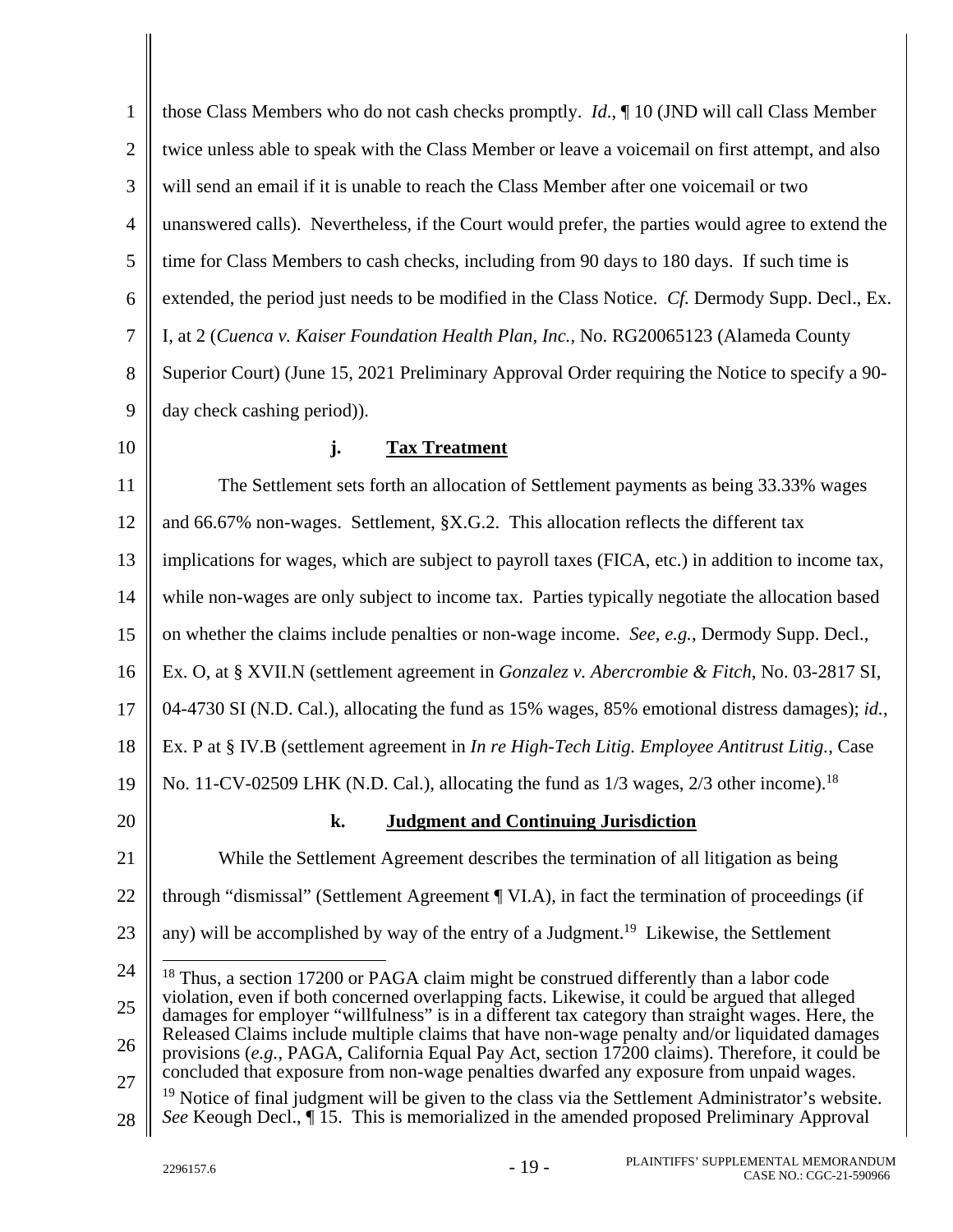1  $\mathcal{L}$ 3 4 5 6 Agreement describes a four-year term of continuing jurisdiction to correspond to the continuing Business Practice Changes work. Settlement Agreement ¶ V.A. However, there is no reason to limit the Court's continuing jurisdiction to enforce the Settlement past Judgment. The amended proposed Preliminary Approval Order reflects these clarifications: that termination will be by Judgment and that jurisdiction to enforce the Settlement will continue indefinitely. *See* Dermody Supp. Decl., Ex.  $D<sup>20</sup>$ 

7

8

9

10

11

12

#### **4. The Settlement Administrator's Communications to the Class are Appropriate.**

Plaintiffs supplement the prior submission with a complete set of all proposed Class communications. *See* Keough Decl., Exs. 1-7 (Amended Notice, Amended Claim Form, Cover Email for Email Notice, Envelope text for mailed Notice, Reminder Postcard for Check Cashing, Reminder Email for Check Cashing, and Notice of Award).

13 14 15 16 17 18 19 20 21 22 23 24 In addition, the proposed revisions to the Notice are described in ¶ 6.b of the Dermody Declaration, including these revisions: streamlining and shortening certain sections, moving the class definition to the first page, moving to the beginning of the Notice the chart on possible actions to take, setting forth the start of the class period (*i.e.*, January 1, 2015) in the release, adding a disclaimer regarding opting out and not seeking PAGA penalties, deleting description of requirements for court appearances and to an internal compliance monitor (to avoid confusion), adding directions to access the docket and the court's website, confirming that the case website will contain the key documents and orders (including judgment, if entered), and adding the case number to every page). The instructions for opt-outs has been amended to request that they also reference the case number, and the opt-out attestation has been modified, as indicated in italics, to be: "I will, however, be covered and bound by the Business Changes

provided by the Settlement *if employed by Defendant(s)*."

27  $\overline{a}$ Order. *See* Dermody Supp. Decl., Ex. D, at III.A.8.

28  $20$  The Court's Orders entering and/or clarifying terms of the Agreement will govern.

25

26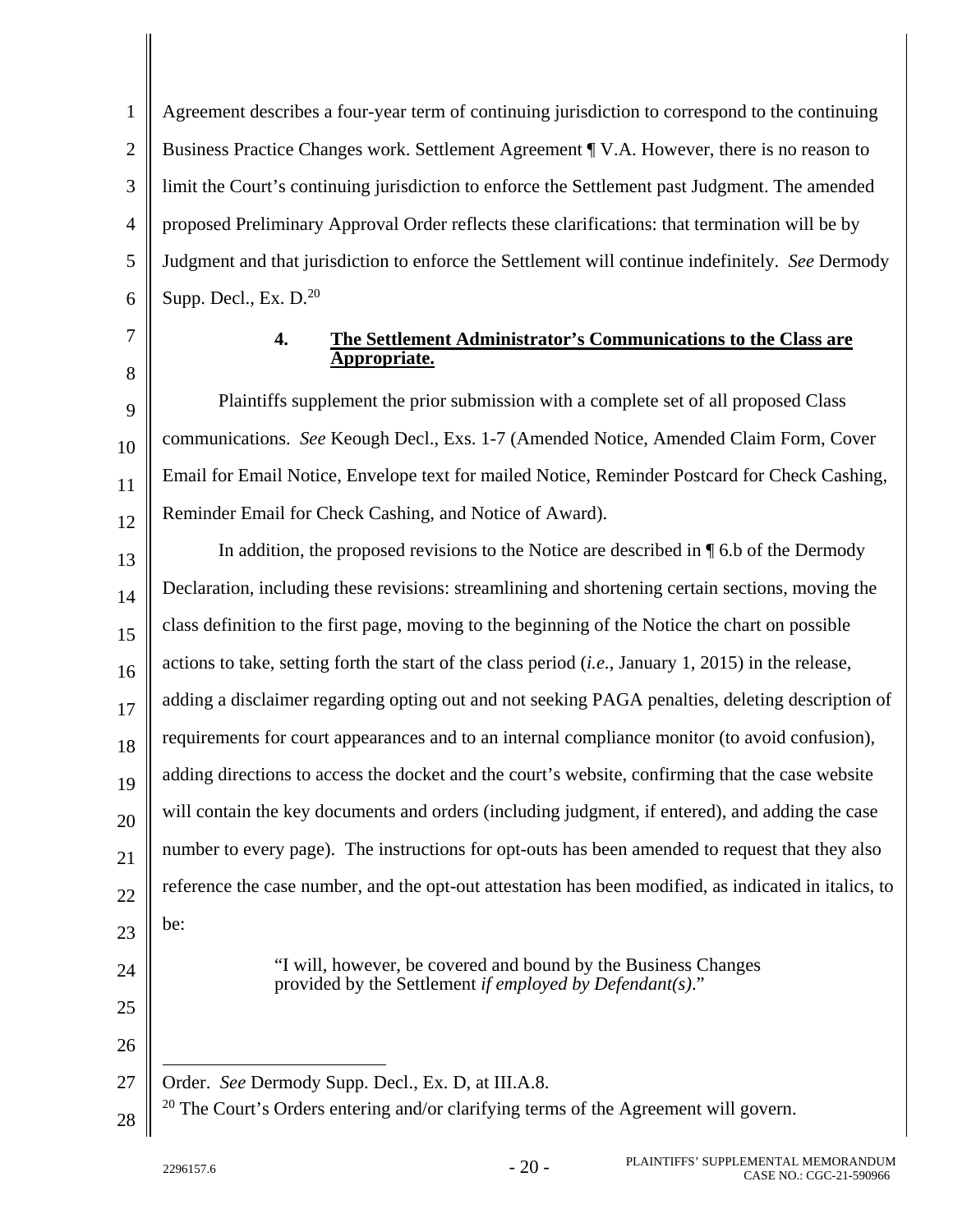| $\mathbf{1}$ | See Dermody Supp. Decl., Ex. B (proposed Amended Notice). <sup>21</sup> These changes are                                                                                                                                                                                          |
|--------------|------------------------------------------------------------------------------------------------------------------------------------------------------------------------------------------------------------------------------------------------------------------------------------|
| $\mathbf{2}$ | reflected in clean and redlined versions of the Notice submitted herewith. Dermody Supp. Decl.,                                                                                                                                                                                    |
| 3            | Exs. B-C (proposed Amended Notice and redlined Amended Notice showing proposed                                                                                                                                                                                                     |
| 4            | changes). $^{22}$                                                                                                                                                                                                                                                                  |
| 5            | 5.<br>The Administrator's Proposed Work and Costs Are Warranted.                                                                                                                                                                                                                   |
| 6            | The Settlement provides for administration costs of up to \$45,000. Settlement, §§X.A,                                                                                                                                                                                             |
| 7            | XI.E. The Keough Declaration supplements the prior submission by describing JND's                                                                                                                                                                                                  |
| 8            | qualifications, the tasks it will perform, and basis for the \$45,000 cost estimation. <sup>23</sup> See Keough                                                                                                                                                                    |
| 9            | Decl., $\P$ [2-8, 16-18.                                                                                                                                                                                                                                                           |
| 10           |                                                                                                                                                                                                                                                                                    |
| 11           |                                                                                                                                                                                                                                                                                    |
| 12           |                                                                                                                                                                                                                                                                                    |
| 13           |                                                                                                                                                                                                                                                                                    |
| 14           |                                                                                                                                                                                                                                                                                    |
| 15           |                                                                                                                                                                                                                                                                                    |
| 16           |                                                                                                                                                                                                                                                                                    |
| 17           |                                                                                                                                                                                                                                                                                    |
| 18           |                                                                                                                                                                                                                                                                                    |
| 19           |                                                                                                                                                                                                                                                                                    |
| 20           |                                                                                                                                                                                                                                                                                    |
| 21           |                                                                                                                                                                                                                                                                                    |
| 22           | <sup>21</sup> The Settlement Administrator will accept objections and opt outs so long as they can be                                                                                                                                                                              |
| 23           | associated with a specific Class Member, so just a name will be sufficient if it is not a common<br>name, and the Administrator will make concerted efforts to identify the person if the information                                                                              |
| 24           | is unclear. See Keough Decl., ¶14.                                                                                                                                                                                                                                                 |
| 25           | $22$ The Notice period is 45 days is to accommodate the delay that may occur from re-mailing.<br>While notice periods of 30 days were once common, a 45-day notice period is now standard. See,                                                                                    |
| 26           | e.g., Dermody Supp. Decl., Ex. O, at §XVII.D (approving 30-day period in Gonzalez v.<br>Abercrombie & Fitch, No. 03-2817 SI, 04-4730 SI (N.D. Cal.)); id., Ex. I at 2 (approving 45-day<br>period in Cuenca v. Kaiser Foundation Health Plan, Inc., No. RG20065123 (Alameda County |
| 27           | Superior Court)).                                                                                                                                                                                                                                                                  |
| 28           | <sup>23</sup> Plaintiffs will further supplement the record in advance of final approval with respect to<br>requested counsel fees and costs, and service awards.                                                                                                                  |